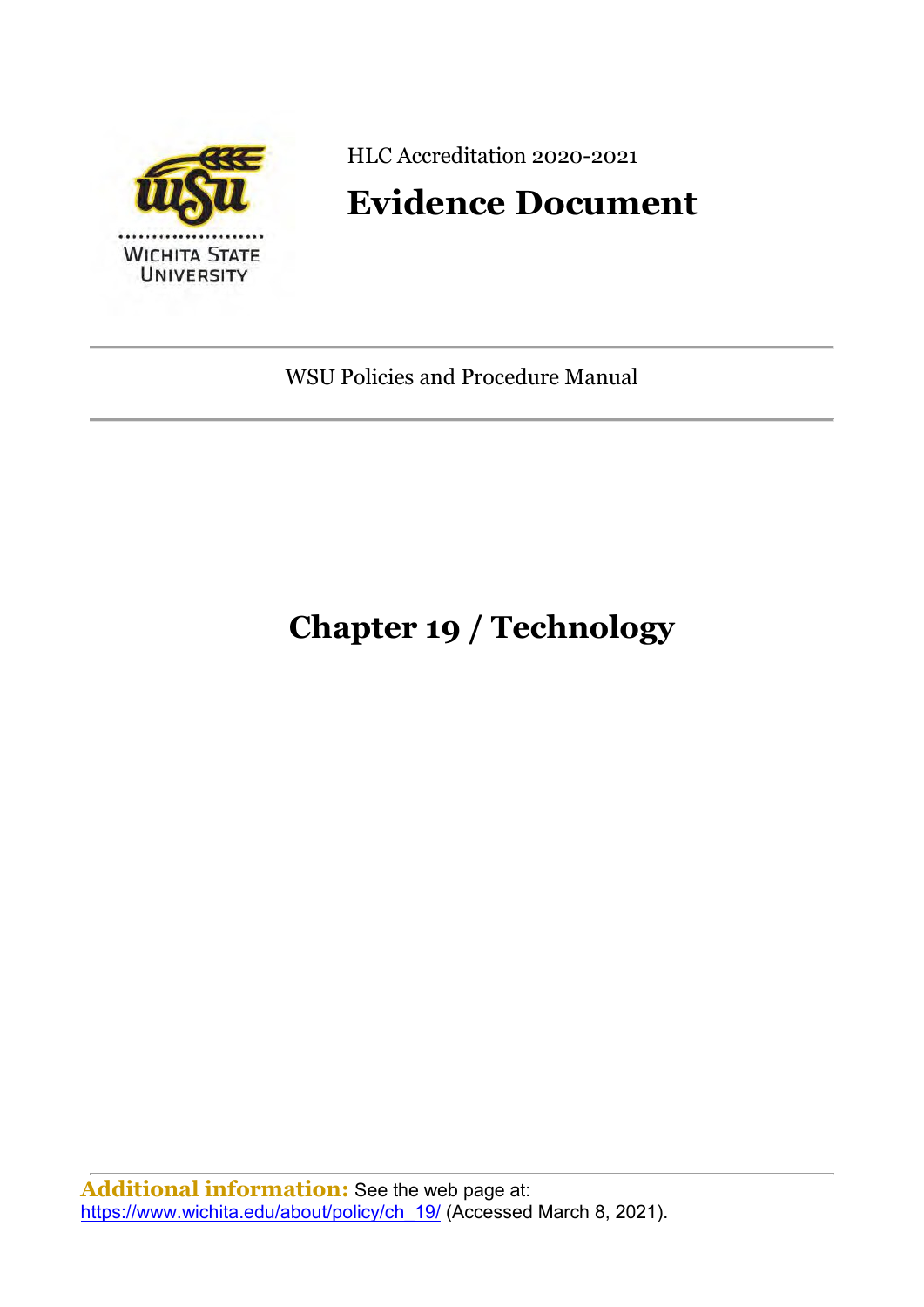

# **WSU Policies and Procedures**

# **Chapter 19 - Technology**

- **[19.01 / Acceptable Use](https://www.wichita.edu/about/policy/ch_19/ch19_01.php)** Effective: July 1, 2003 | Revised: June 17, 2016
- **[19.03 / Internet Statement](https://www.wichita.edu/about/policy/ch_19/ch19_03.php)** Effective: July 1, 2003
- **[19.04 / University Web Sites](https://www.wichita.edu/about/policy/ch_19/ch19_04.php)** Effective: July 24, 2003
- **[19.05 / University Information Technology Resources and Email](https://www.wichita.edu/about/policy/ch_19/ch19_05.php)** Effective: March 17, 1998 | Revised: June 17, 2016
- **[19.06 / Digital Millennium Copyright Act](https://www.wichita.edu/about/policy/ch_19/ch19_06.php)** Effective: December 1, 2001 | Revised: September 21, 2020
- **[19.07 / Cell Phone Usage](https://www.wichita.edu/about/policy/ch_19/ch19_07.php)** Effective: June 6, 2003 | Revised: May 7, 2004
- **[19.10 / Retirement of Computing and Information Technology Resources](https://www.wichita.edu/about/policy/ch_19/ch19_10.php)** Effective: March 15, 2005 | Revised: September 21, 2020
- **[19.12 / Anti-Piracy](https://www.wichita.edu/about/policy/ch_19/ch19_12.php)** Effective: January 1, 2009
- **[19.13 / Utilization of University Network](https://www.wichita.edu/about/policy/ch_19/ch19_13.php)** Effective: May 1, 2009
- **[19.15 / Software Copying](https://www.wichita.edu/about/policy/ch_19/ch19_15.php)** Effective: July 1, 1997
- **[19.16 / Text Messaging While Driving](https://www.wichita.edu/about/policy/ch_19/ch19_16.php)** Effective: August 13, 2019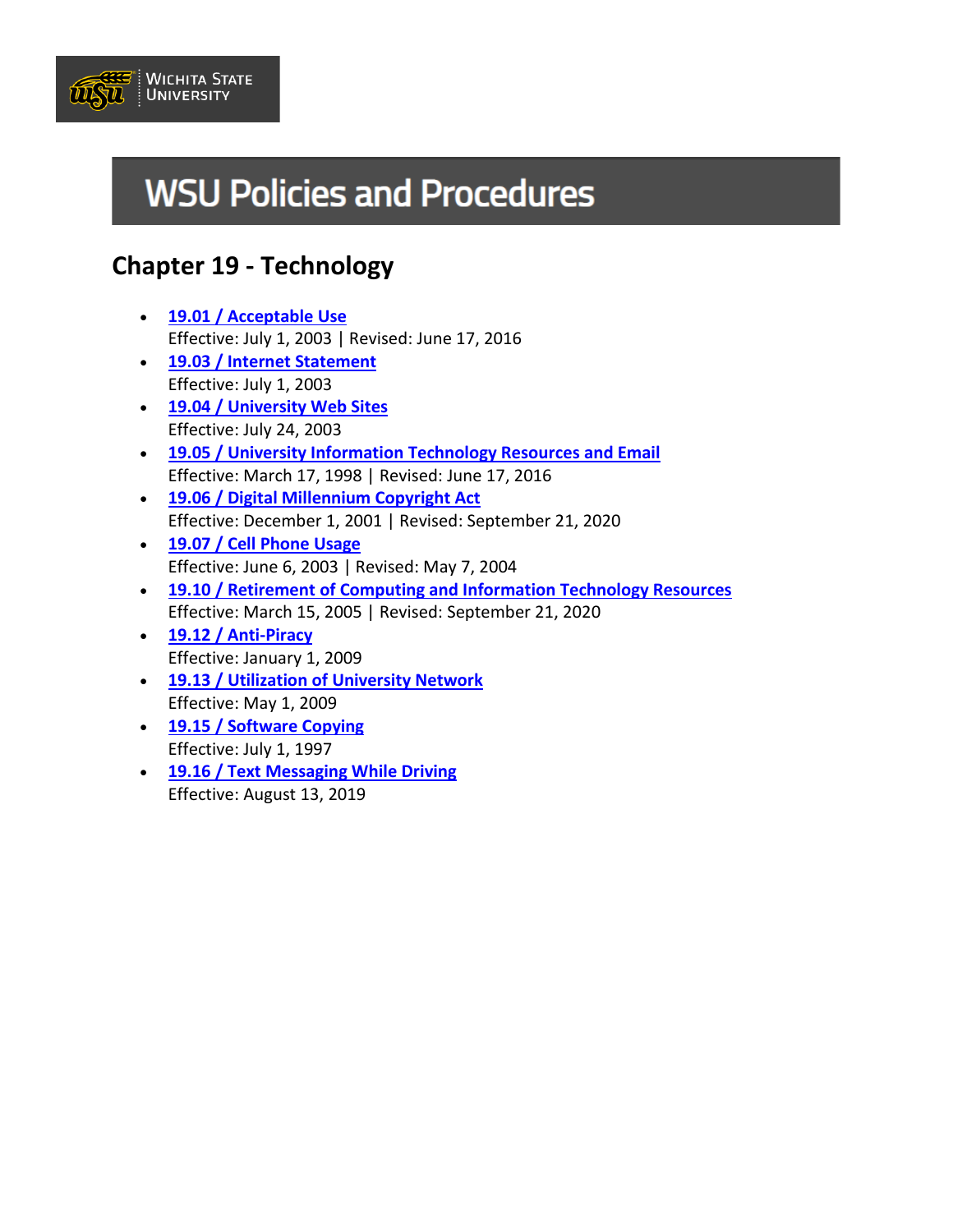

### **19.01 / Acceptable Use**

Effective: July 01, 2003 Revised: June 17, 2016

### **I. Purpose**

The purpose of this statement is to set forth guidance and policy with regard to acceptable use standards for University computing and information technology resources.

For purposes of this policy, University computing and information technology resources are used for the electronic transmission of information, and, include, by way of illustration and not limitation, telecommunications, wireless transmissions, all equipment (including laptop computers), software, networks, Internet access, data and modems provided by or otherwise made available through Wichita State University, whether leased or owned, and located in university libraries, computing centers, college and departmental computer labs, public access computers in student residence halls and remote centers.

### **II. Preamble**

As a state educational institution, Wichita State University seeks to provide a learning environment that encourages the free exchange of ideas and the sharing of information. Such an environment includes usage of up-to-date computing and information technology resources providing access to local, national and international information sources. Access to University computing and information technology resources is a privilege and Wichita State University expects all users to use such resources in a responsible manner. This statement is intended to set forth University policy relative to such expected responsible usage.

### **III. Policy**

A. The following policies, rules and conditions apply to all users of Wichita State University's computing and information technology resources (hereinafter "Users"). Additional policies from departmental systems within the University may also apply. Violations of these policies are unacceptable, unethical and possibly unlawful. Violations may result in disciplinary measures that may include immediate revocation of access, termination of employment or student status and/or legal action. (Access to the WSU Ethernet backbone is provided for the use of currently enrolled students, currently employed faculty and staff, and certain other designated affiliated users. Others shall be allowed limited access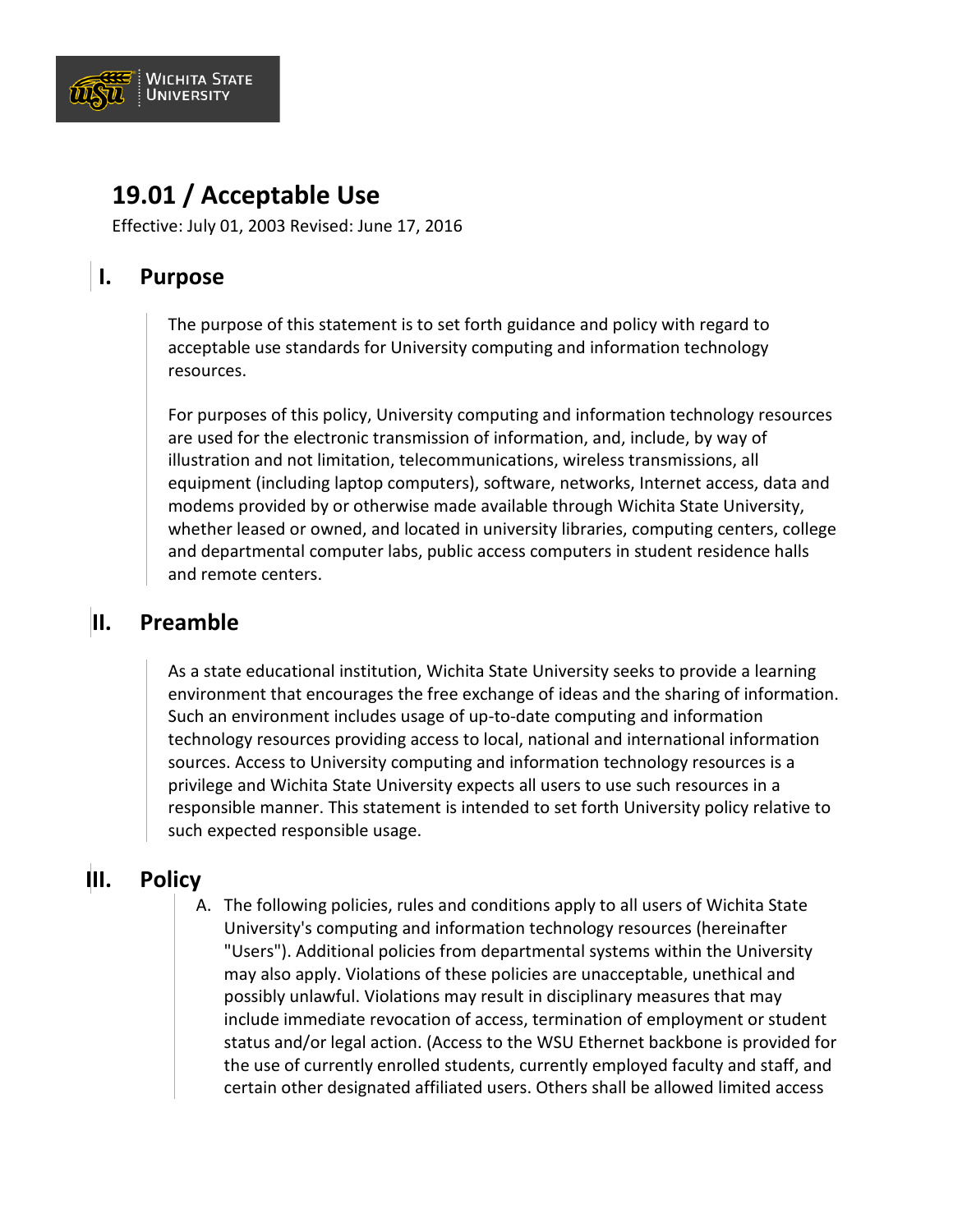

to certain computing and information technology resources, i.e., library computers and remote access to the public components of the network, provided that said resources are used for academic purposes deemed to further the mission of the University.)

- B. Computing and information technology resources provided by Wichita State University are made available to students, faculty, staff and others primarily as tools for enhancing and facilitating learning, teaching, scholarly research, communications and the operation and administration of the University. Uses which are not directly related to these purposes will be considered secondary activities and should such secondary activities in any way interfere with the activities primary to the operations of Wichita State University, they may be terminated immediately.
- C. Computing and information technology resources are the property of Wichita State University and should be used for the primary purpose of benefiting, enhancing and furthering the mission of the University.
- D. For the benefit of those using University computing and information technology resources, and to facilitate the protection of those computing and information technology resources and the security of information contained therein, all users of University computing and information technology resources (as defined in footnote 1) shall be required to complete a minimum of one (1) training session relating to the usage of said resources every twelve (12) months. Failure to complete such minimum training requirements will result in the loss of the privilege of access to, and use of, University computing and information technology resources.
- E. University computing and information technology resources are to be used responsibly, ethically and legally. The University supports the rights of academic freedom and a campus and computing environment open to the free expression of ideas, including controversial or unpopular points of view. Employees must accept the responsibilities and limitations associated with such rights. The University will not limit access to any information based solely upon its content if said information meets any reasonable standard of legality. Prohibited communications include, but are not limited to, those that are libelous, obscene, threatening, that discriminate against or harass individuals protected by law or University policy or transmissions of child pornography.
- F. Each User is solely responsible for the usage incurred at a workstation and individuals with an assigned account may not share the account or permit others to use. If the User believes that an unauthorized person[s] may have used the assigned account, the User should contact University Computing immediately. Users who intentionally abuse accounts and privileges, degrade system performance, misappropriate computer resources or interfere with the operation of the University's computing and information technology resources are subject to disciplinary actions pursuant to established University procedures, up to and including termination of employment or student status.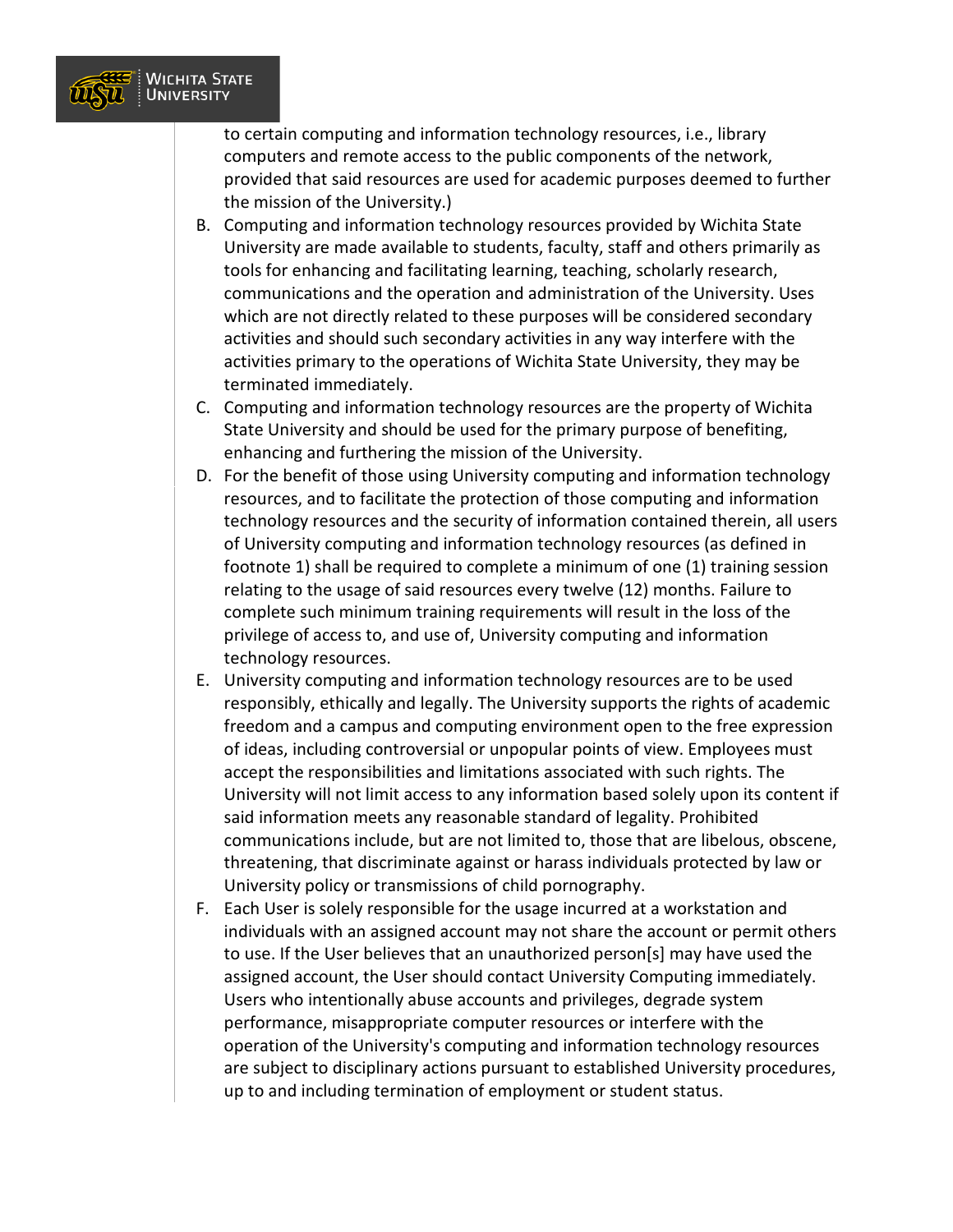

- G. When an employee is terminated, resigns, retires, or is no longer performing duties on behalf of the University, access to administrative/informational systems, University provided devices and employee email will be terminated immediately. Access to online payroll history and tax related forms will be provided to the employee. In these instances, or when a University employee changes positions or moves to another University department or unit, the employee's supervisor will be given access to the computing and information technology resources provided to that employee. A University employee or the employee's supervisor, in consultation with Human Resources, may ask the University's Chief Information Officer to provide access to the employee's computing and information technology resources to someone other than the employee's supervisor.
- H. Retired employees will have their firstname.lastname@wichita.edu email account closed. Retirees may request a Wichita State email address in the format of firstname.lastname@shockers.wichita.edu. No data will be transferred from the email account @wichita.edu to the @shockers.wichita.edu email account.
- I. Users must abide by and comply with all applicable software licenses, WSU copyright and intellectual property policies, and applicable federal and state laws.
- J. Users shall not intentionally seek, provide or modify information in files or programs, or obtain copies of files or programs belonging to other computer users without permission. This includes all system files and accounts.
- K. An account and a password are intended as entrance keys to the University's computing and information technology resources. They should not be used by anyone other than the assigned user.
- L. The University's computing and information technology resources are not to be used for the transmission of commercial or personal advertisements, solicitations, promotions, destructive programs, political material or other unauthorized purposes or uses.
- M. Users should refrain from acts that waste University resources and from usage that prevents others from using the University's computing and information technology resources in accord with this policy.
- N. Users shall not intentionally develop or use programs that infiltrate the University's computing and information technology resources and/or damage the software or hardware components of said resources.
- O. University computing and information technology resources should not be used for private or commercial gain. The posting of chain letters, representing oneself electronically as another user, or configuring hardware or software to intentionally allow access by unauthorized users are prohibited and will lead to appropriate disciplinary action.
- P. The use of the University's computing and information technology resources to send, upload, download, post, transmit or store fraudulent, harassing, sexually explicit or pornographic materials (unless reasonably related to a faculty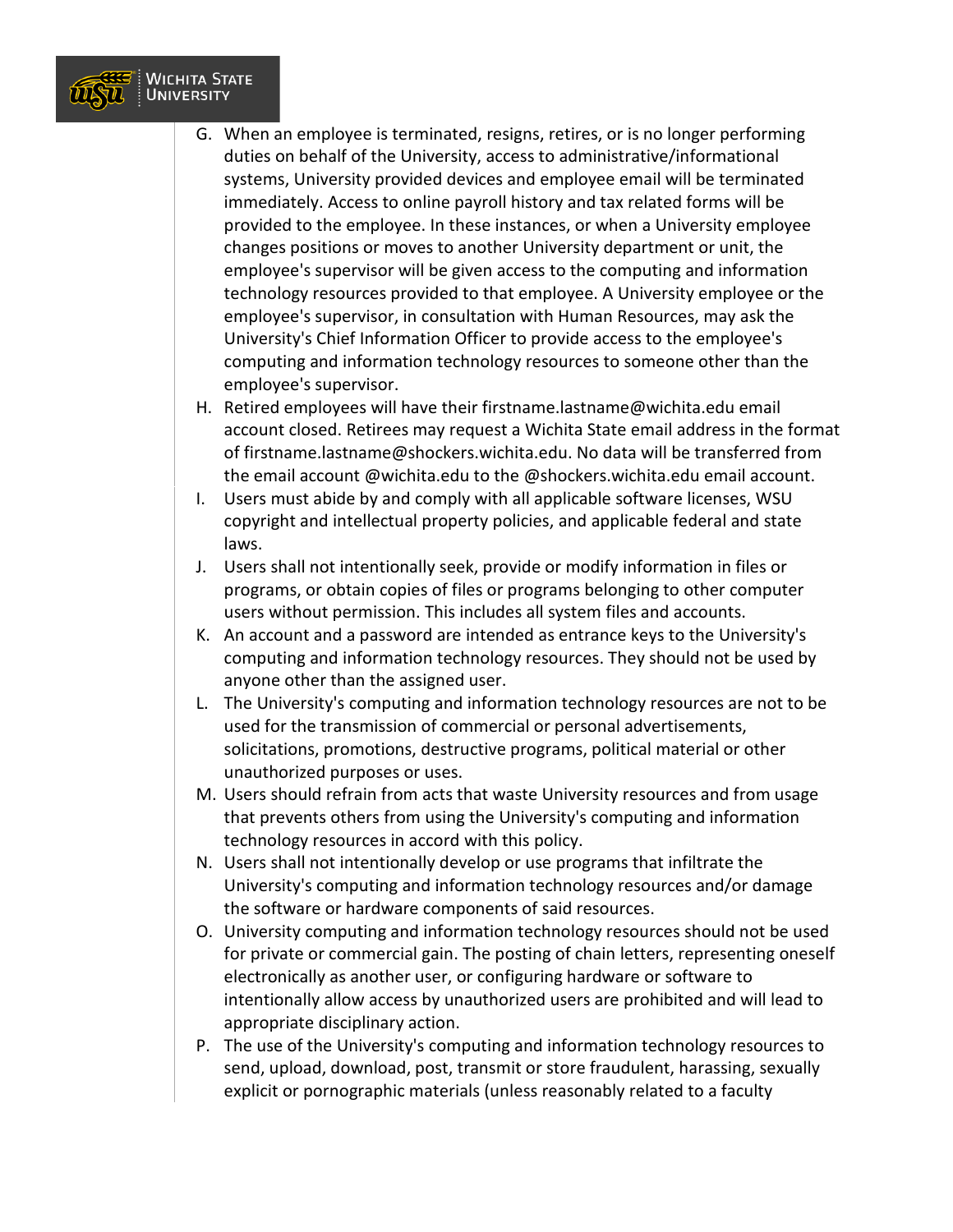

member's research), child pornography (as defined by state or federal law), profane, libelous, threatening, intimidating or other unlawful messages is specifically prohibited. Exceptions to this will be for the University Police Department or Office of General Counsel engaged in legal investigations. Faculty or researchers engaged with such content must contact Information Technology Services to provide a secure storage medium.

- Q. Access to the University's computing and information technology resources at any given time cannot be and is not guaranteed. While reasonable efforts will be made to provide access, Users must understand that access will sometimes be down due to power failures, system testing, maintenance and other special circumstances as determined by Information Technology Services.
- R. The University employs various measures to protect the security of its computing and information technology resources and its User's accounts. However, Users should be aware that the University cannot guarantee security and confidentiality and that their use of University computing and information technology resources is not completely private.
- S. The storage of social security numbers and credit card information on University provided devices is prohibited. Storage of any personal information is discouraged. This is in an effort to minimize identity theft for University constituents (e.g. students, employees, community partners and affiliates) and to be compliant with credit card industry security protocols. The University's information technology personnel are required to perform electronic scans to identify and remove social security numbers or credit card data stored on University provided devices. Exceptions to this policy may be made only with the approval of the Chief Information Officer in consultation with the General Counsel.
- T. Users should understand that delivery of email cannot be assured and that recovery of lost email may not be possible.
- U. Users should understand that authorized University personnel must have access to email and related information stored on University computing and information technology resources. This access is required for reasons that include retrieving business-related information, trouble-shooting hardware and software problems, preventing unauthorized access and system misuse or abuse, assuring compliance with software distribution policies and complying with legal and regulatory requests for information.
- V. Users should understand that while the University does not routinely monitor individual usage of its computing resources, the normal operation and maintenance of the University's computing and information technology resources require the backup and caching of data and communications; the logging of activity; the monitoring of general usage patterns; and other such activities that are necessary for the rendition of service. The University may also specifically monitor the activity and accounts of individual users of University computing and information technology resources, including individual login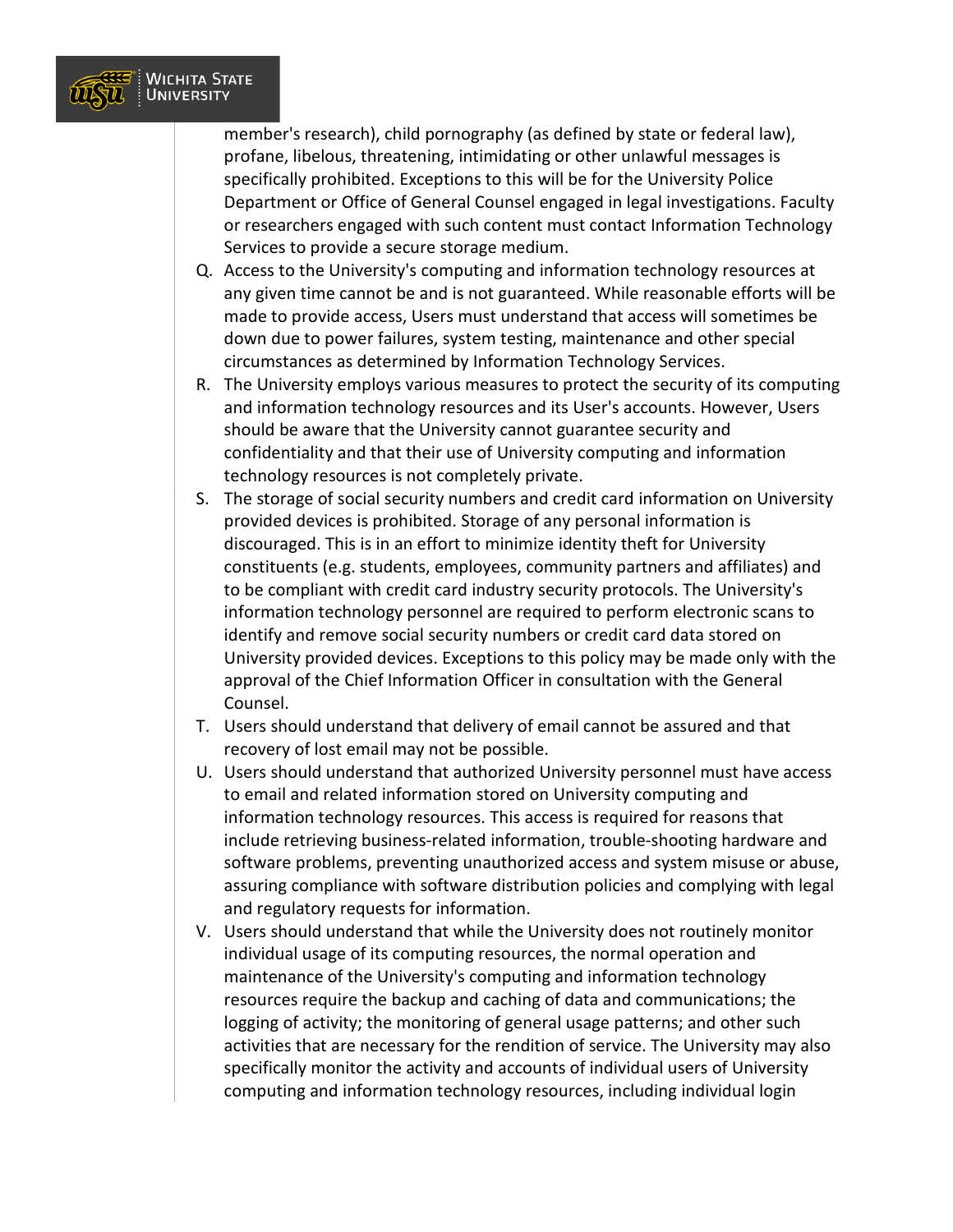

sessions and the contents of individual communications, without notice to the User; provided, however, that any such individual monitoring must be authorized in advance by the University's Chief Information Officer in consultation with the University's General Counsel.

- W. Users should understand that the University, in its discretion or as required by law, judicial or regulatory order, may disclose the results of any general or individual monitoring, including the contents and records of individual communications, to appropriate University personnel or law enforcement agencies and may use those results in appropriate University disciplinary proceedings.
- X. Users should understand that communications made using University computing and information technology resources are considered to be non-confidential communications and that they should have no expectation of privacy regarding such communications. Such communications may be subject to disclosure through legal proceedings and/or may also be subject to access and disclosure pursuant to the Kansas Open Records Act.
- Y. By using University computing and information technology resources, individuals and other entities agree to abide by all applicable policies and procedures adopted by the University, the Kansas Board of Regents, the state of Kansas, and the usage guidelines of other networks linked to the University's computing and information technology resources.

### **IV. Implementation**

This policy shall be included in the *WSU Policies and Procedures Manual* and shared with appropriate constituencies of the University.

The Chief Information Officer shall have primary responsibility for publication, dissemination and implementation of this University policy.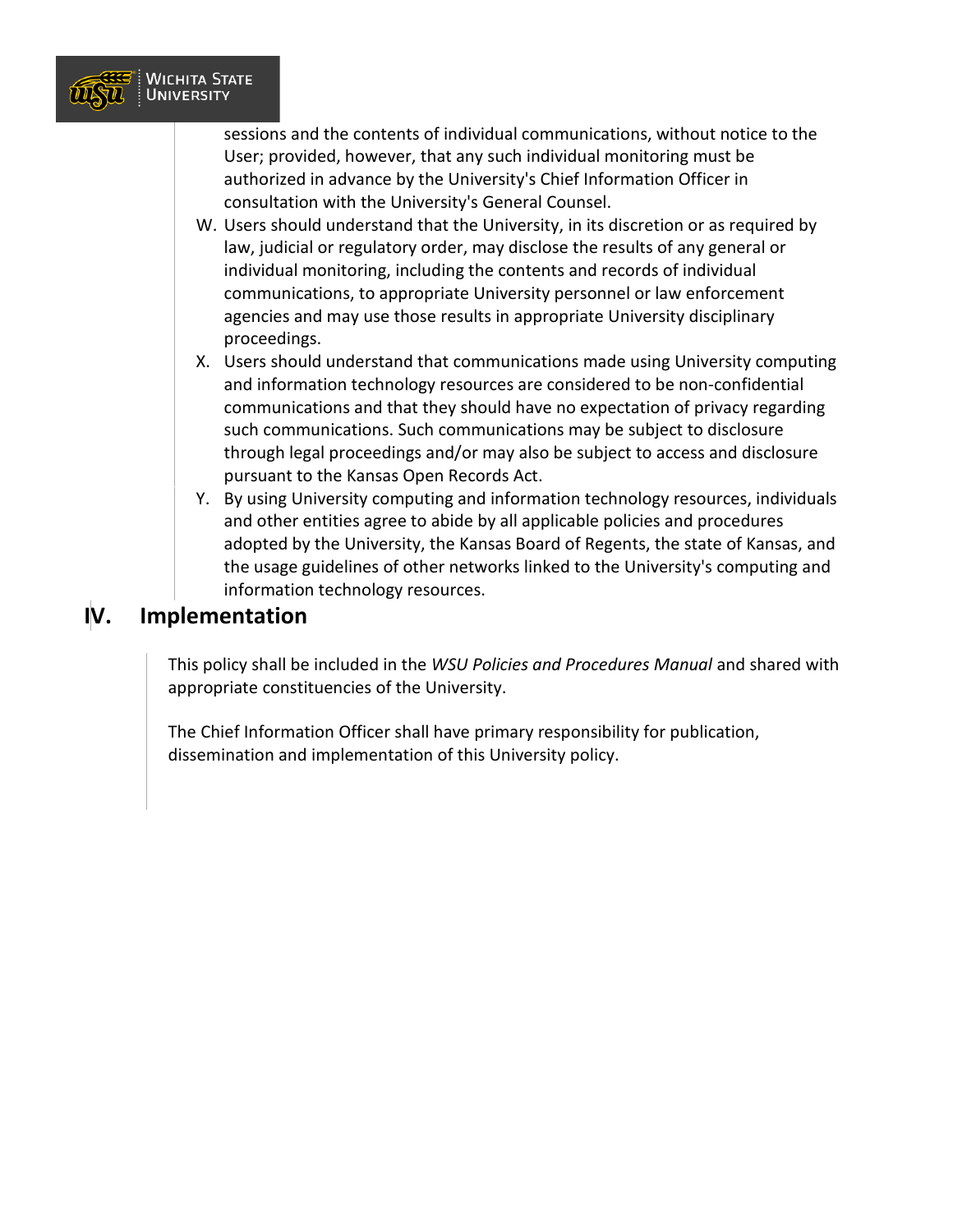

# **19.03 / Internet Statement**

Effective: July 01, 2003

### **I. Purpose**

The purpose of this statement is to set forth University policy and to set forth various disclaimers regarding access to and usage of the Internet through University computing and information technology resources.

### **II. Preamble**

Internet users should understand that the Internet is a developing electronic environment that may be insecure and unreliable. The ability of the University to provide access and services is totally dependent upon the Internet and equipment, software, systems, data and services provided by various telecommunications carriers, equipment manufacturers, firewall providers and encryption system developers and other vendors or third parties. Users of the University's computing and information technology resources should understand the developing nature of the Internet and must accept certain obligations and responsibilities for usage.

### **III. Policy**

- A. Wichita State University is not responsible and makes no warranties respecting any harm that may be caused by the transmission of a computer virus, worm, time bomb, logic bomb or other such computer program.
- B. Wichita State University is not responsible for the quality, accuracy or validity of information found on the Internet.
- C. Wichita State University is not responsible for Internet materials accessible on the web.
- D. Ultimate responsibility for Internet usage through University computing and information technology resources by individuals under the age of eighteen shall be with that individual's parent or guardian.

#### **IV. Implementation**

This policy shall be included in the *WSU Policies and Procedures Manual* and shared with appropriate constituencies of the University.

The Chief Information Officer shall have primary responsibility for publication, dissemination and implementation of this University policy.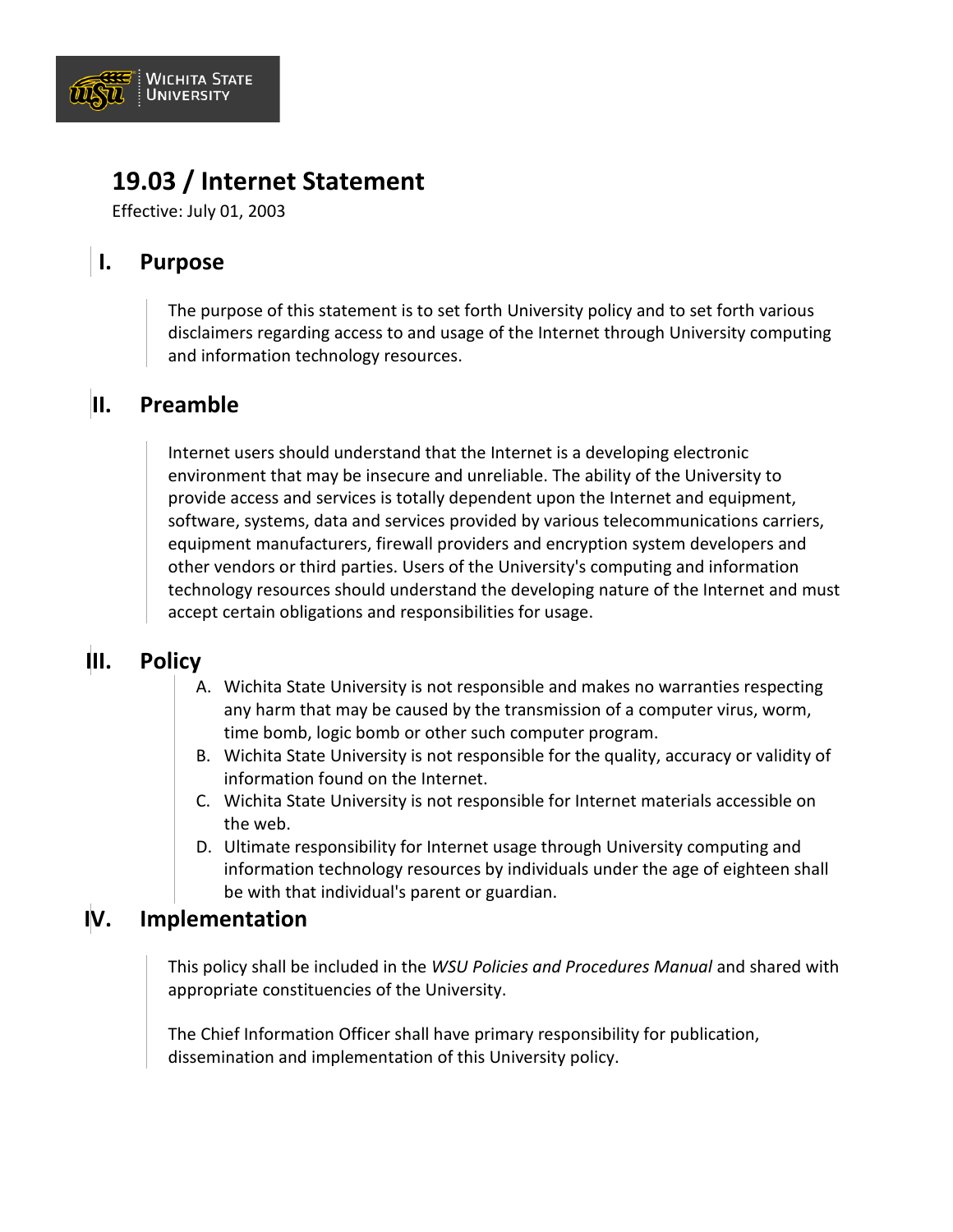

### **19.04 / University Web Sites**

Effective: July 24, 2003

### **I. Purpose**

The purpose of this statement is to set forth University policy with regard to Web Sites and Servers affiliated with Wichita State University.

### **II. Preamble**

The increased usage of the Internet and Web Sites as convenient and productive means of communicating information and as vehicles to relay and receive information requires that policies be developed to govern and enhance such usage relative to Web Sites affiliated with Wichita State University.

### **III. Policy**

#### **A. Definitions and Terminology for Purposes of this Policy**

1. Advertising

Promotional information provided in exchange for consideration, including, but not limited to, messages containing qualitative or comparative language, price information or other indication of savings or value; endorsements; or inducements to purchase, sell or use certain products or services.

2. Official University Web Sites

Represent official views and opinions of the University, and display official web site certification. Official University Web Sites are hosted and maintained on Wichita State University servers.

3. Sponsorship

Includes providing sponsor name, address, telephone numbers and Internet address; use of logos and slogans that do not contain comparative language; sponsor brand name or trade name; value-neutral description of sponsor product; or display of sponsor product.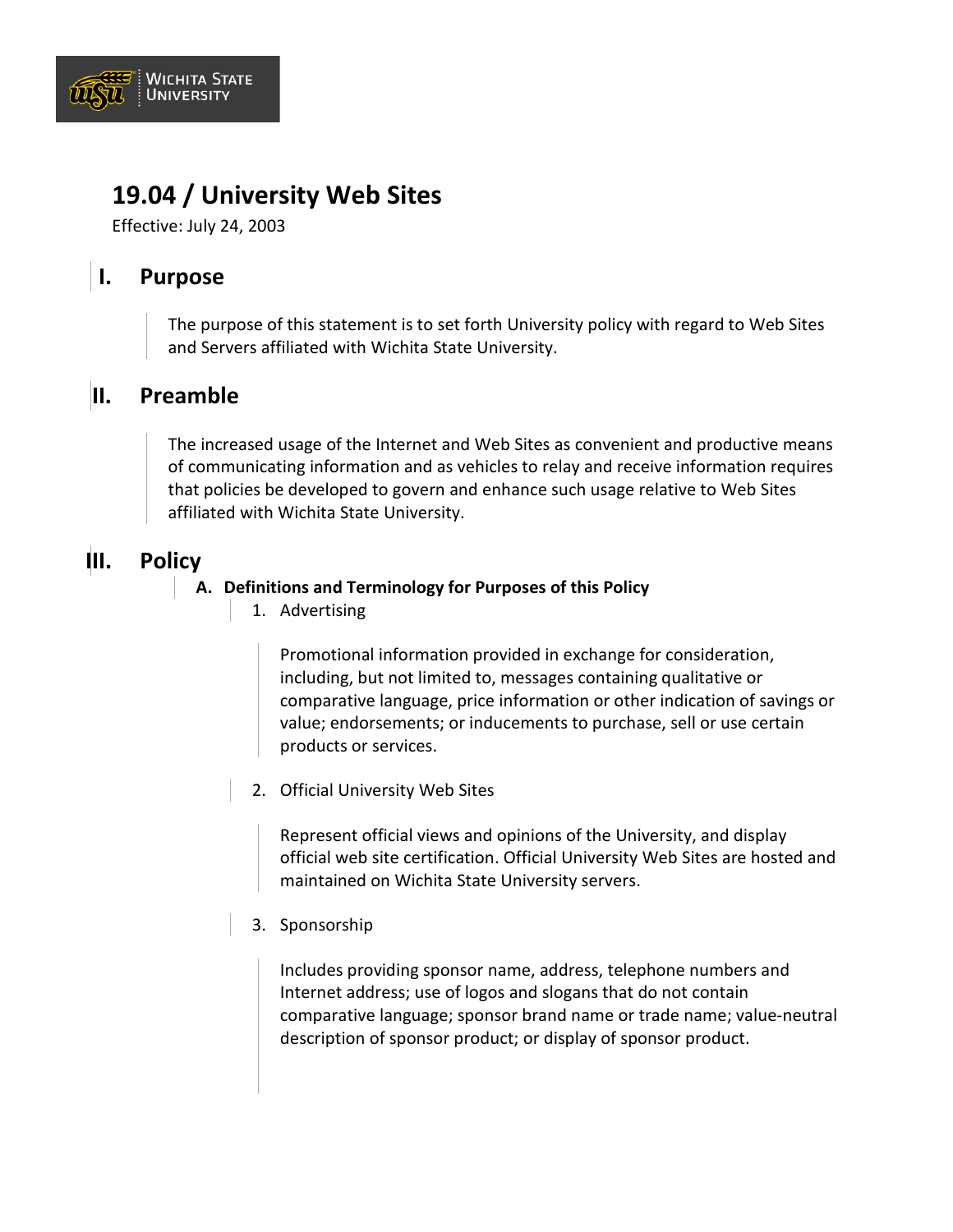

4. Unofficial Web Sites

Do not represent official views or opinions of the University and must carry a disclaimer. Examples of Unofficial Web Sites may include, but are not limited to: personal sites of faculty, staff, students and Wichita State University organizations.

5. Web Site

A collection of linked web pages containing text, graphics, sound files, etc. residing on a web server.

6. Wichita.edu

Registered Internet domain name owned and controlled by Wichita State University.

7. Wichita State University Servers

Any web server owned and administered by Wichita State University.

#### **B. Information Posted to Official University Web Sites (Wichita.edu)**

1. Official University Web Sites (sites using "Wichita.edu") represent the official views and opinions of the University. Such sites will carry the following official certification:

#### *Certification of Official Status*

*This Web Site is created and maintained by Wichita State University and is certified as an official Web Site of Wichita State University.*

- 2. All official University Web Sites are hosted and maintained on Wichita State University Servers.
- 3.
- **C. Information Posted to Unofficial Web Sites**
	- 1. Unofficial Web Sites are the sole and exclusive responsibility of the author/creator. Such Unofficial Web Sites must display the following disclaimer: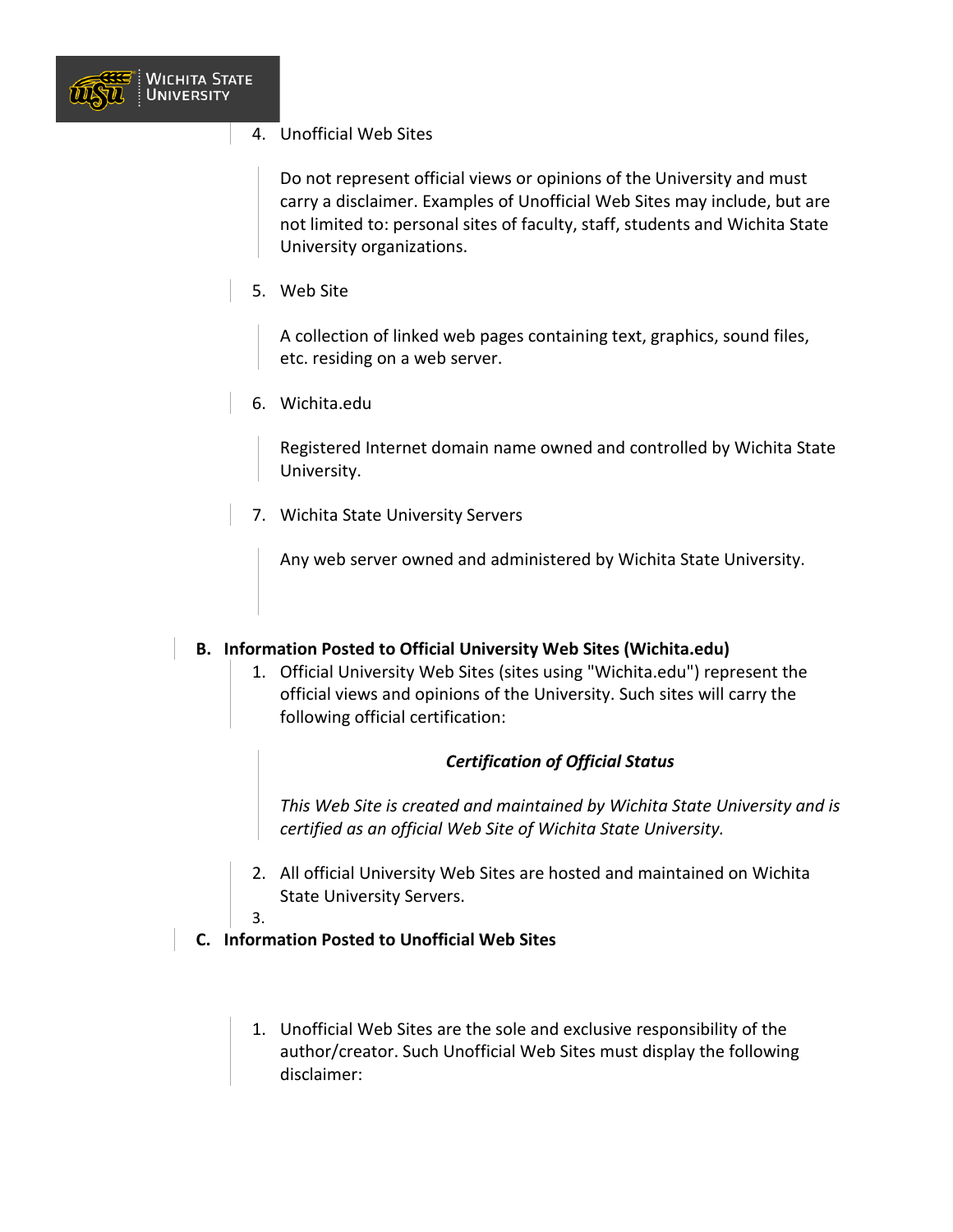#### *Disclaimer of Official Status*

*This Unofficial Web Site is created and maintained by [insert name and email address]. The views and opinions expressed on this site are strictly those of the site author/creator and in no way represent the views and opinions of the State of Kansas, the Kansas Board of Regents, or Wichita State University.*

- 2. Wichita State University is not responsible for links from Unofficial Web Sites to non-university Web Sites.
- **D. Hosting of Web Sites on Wichita State University Servers for External Entities**

Web Sites for external entities such as professional associations, consortiums and/or academic or professional journals may be hosted on Wichita State University Servers only when the external entity has a relationship with Wichita State that supports the University's mission. Such a relationship may be demonstrated by one or more of the following criteria:

1. The University is a member of the external entity.

**WICHITA STATE UNIVERSITY** 

- 2. The external entity is an organization of which a member of the University faculty or staff is a member, and the appropriate department chair, director or vice president approves the hosting as being in support of the University's mission.
- 3. The University has a contractual obligation for the hosting of a Web Site for the external entity.
- 4. The President of the University or the President's designee determines that the external entity is one appropriate for the University to host that entity's Web Site.

#### **E. Approval of Unofficial Web Sites on Wichita State University Servers**

- 1. Web Sites related to professional activities of faculty, staff and/or affiliated corporations of the University may be hosted on Wichita State University Servers.
- 2. Applications for hosting such Web Sites must be registered with and approved by the University's Chief Information Officer.
- 3. An approved outside employment form covering the activity must be on file with the appropriate vice president, if applicable, as a component of the registration and approval process for Unofficial Web Sites.

#### **F. Advertising, Underwriting and Recognition on Official University Web Sites**

- 1. Official University Web Sites may not be used for commercial purposes, for personal financial gain or any other use inconsistent with this policy.
- 2. Unofficial Web Sites maintained on Wichita State University Servers may not contain Advertising.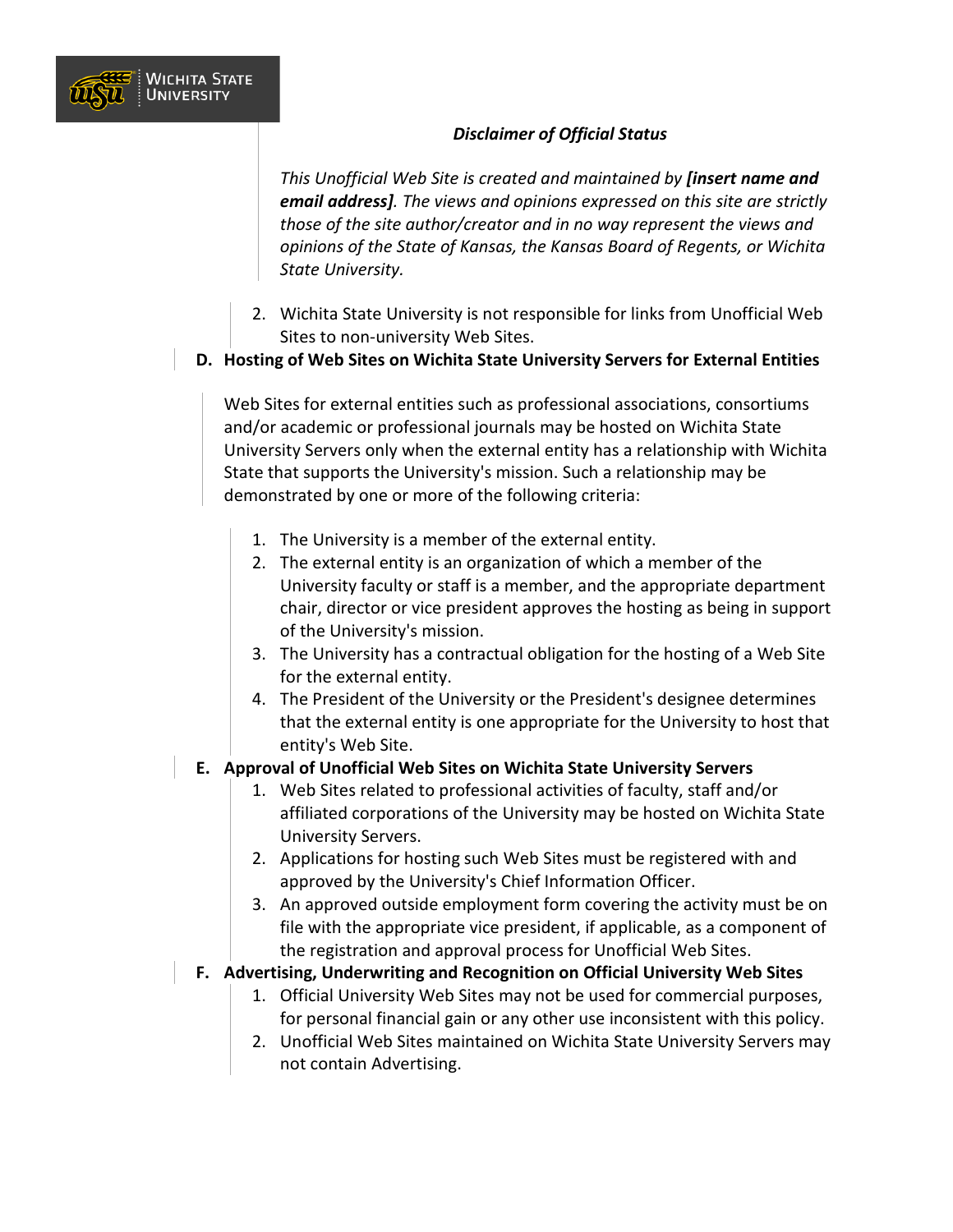

- 3. A division, college, department, unit or program of the University may display information and provide links to sponsors that underwrite an activity to indicate Sponsorship.
- **G. Use of Marks, Logos and the University Seal**
	- 1. University marks, logos and the University seal may be used on Official University Web Sites. (See [Use of the University's Name, Seal, Logos or](https://www.wichita.edu/about/policy/ch20/ch20_11.php)  [Marks Policy](https://www.wichita.edu/about/policy/ch20/ch20_11.php) at Section 20.11 of this manual.)
	- 2. University marks, logos and the University seal may not be used on Unofficial Web Sites without permission. (See [Use of the University's](https://www.wichita.edu/about/policy/ch20/ch20_11.php)  [Name, Seal, Logos or Marks Policy](https://www.wichita.edu/about/policy/ch20/ch20_11.php) at Section 20.11 of this manual.)

### **IV. Enforcement**

- A. The University maintains final and absolute discretion with regard to what appears on or in connection with Official University Web Sites or for Unofficial Web Sites that are maintained or accessed on Wichita State University Servers.
- B. The University does not actively monitor content of Web Sites, but it does reserve the right to remove a web site from Wichita State University Servers reasonably determined to be in violation of federal, state or local law, or in violation or contradiction of any rules, policies, procedures or regulations of Wichita State University or the Kansas Board of Regents.
- C. Users who violate this policy may be denied further access to University computing and information technology resources and may be subject to disciplinary action.
- D. The University may temporarily suspend, block or restrict access to an account when it reasonably appears appropriate or necessary to do so to protect the integrity, security or functionality of University computing and information technology resources or to protect the University from liability.
- E. The University may also refer suspected violations of applicable law to appropriate law enforcement or investigative agencies.
- F. Enforcement of this policy shall be the responsibility of the Chief Information Officer.

### **V. Implementation**

This policy shall be included in the *WSU Policies and Procedures Manual* and shared with appropriate constituencies of the University.

The Chief Information Officer shall have primary responsibility for publication, dissemination and implementation of this University policy.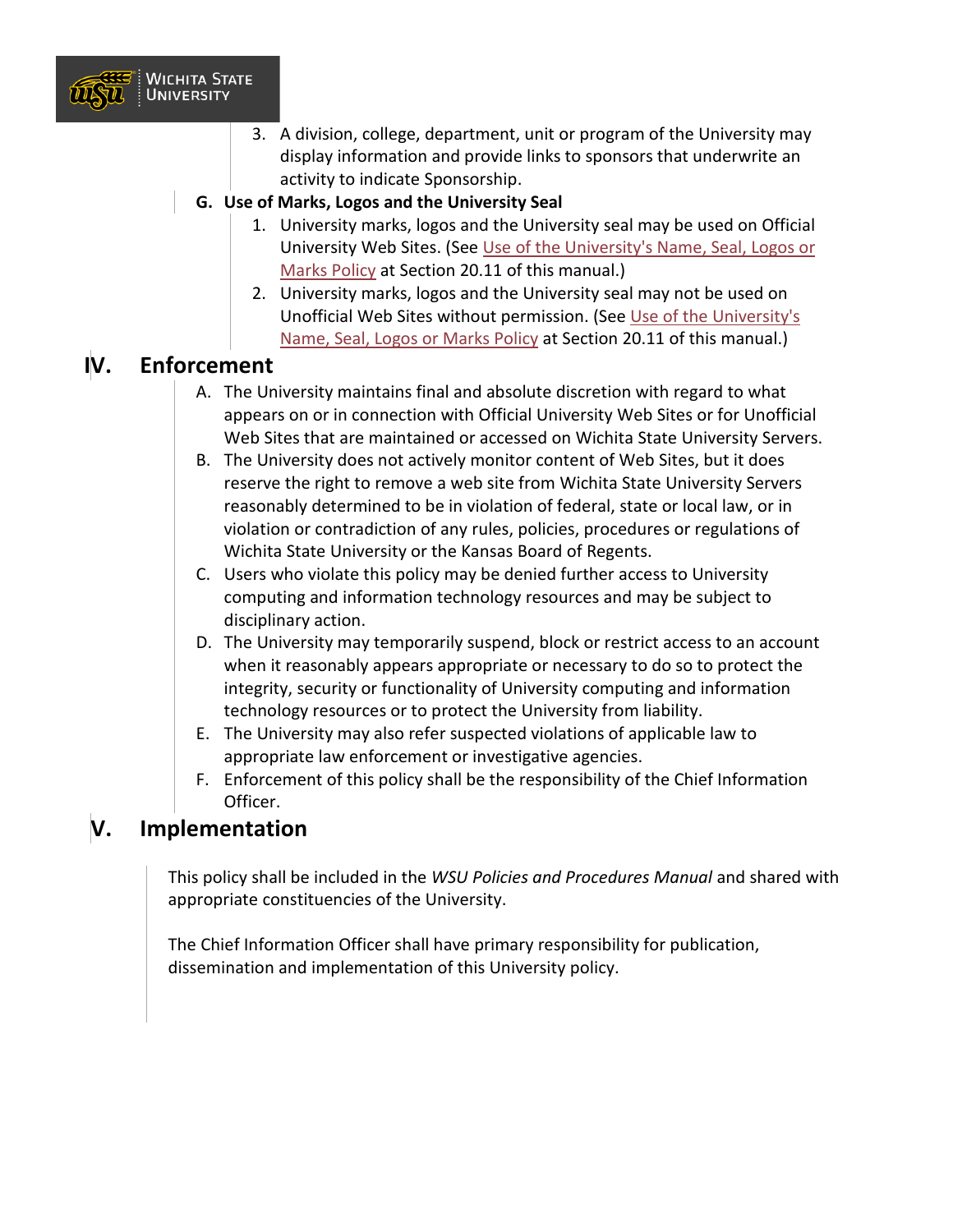

# **19.05 / University Information Technology Resources and Email**

Effective: March 17, 1998 Revised: June 17, 2016

### **I. Purpose**

To state University policy with regard to the use of University information technology systems relative to email.

### **II. Preamble**

Technology resources provided by Wichita State University are made available to students, faculty, staff and others primarily as tools for enhancing and facilitating teaching, learning, scholarly research, communications and the operation and administration of the University. Uses which are not directly related to these purposes shall be considered secondary activities and should such secondary activities in any way interfere with the primary activities, access to university technology resources may be terminated immediately. Access to and usage of such resources is a privilege and is not a right; it is therefore deemed appropriate and necessary that certain guidelines for the usage of the email component of the University's technology resources be set forth and explained.

### **III. Policy**

- A. Computers and other electronic media are the property of Wichita State University and should be used for the primary purpose of benefiting, enhancing and furthering the mission of the University.
- B. By using University-supplied information technology facilities and resources, individuals and other entities agree to abide by all applicable policies and procedures adopted by the University, the Kansas Board of Regents, the state of Kansas, and the usage guidelines of other networks linked to the University's networks or computer systems.
- C. By using University-supplied information technology facilities and resources, individuals and other entities agree to abide by and/or with current state and federal laws, including, but not limited to those relating to trademarks, service marks and copyright, defamation and discrimination.
- D. Users should understand that email transmissions are considered to be nonconfidential communications and that they should have no expectation of privacy regarding such communications. Email transmissions may be subject to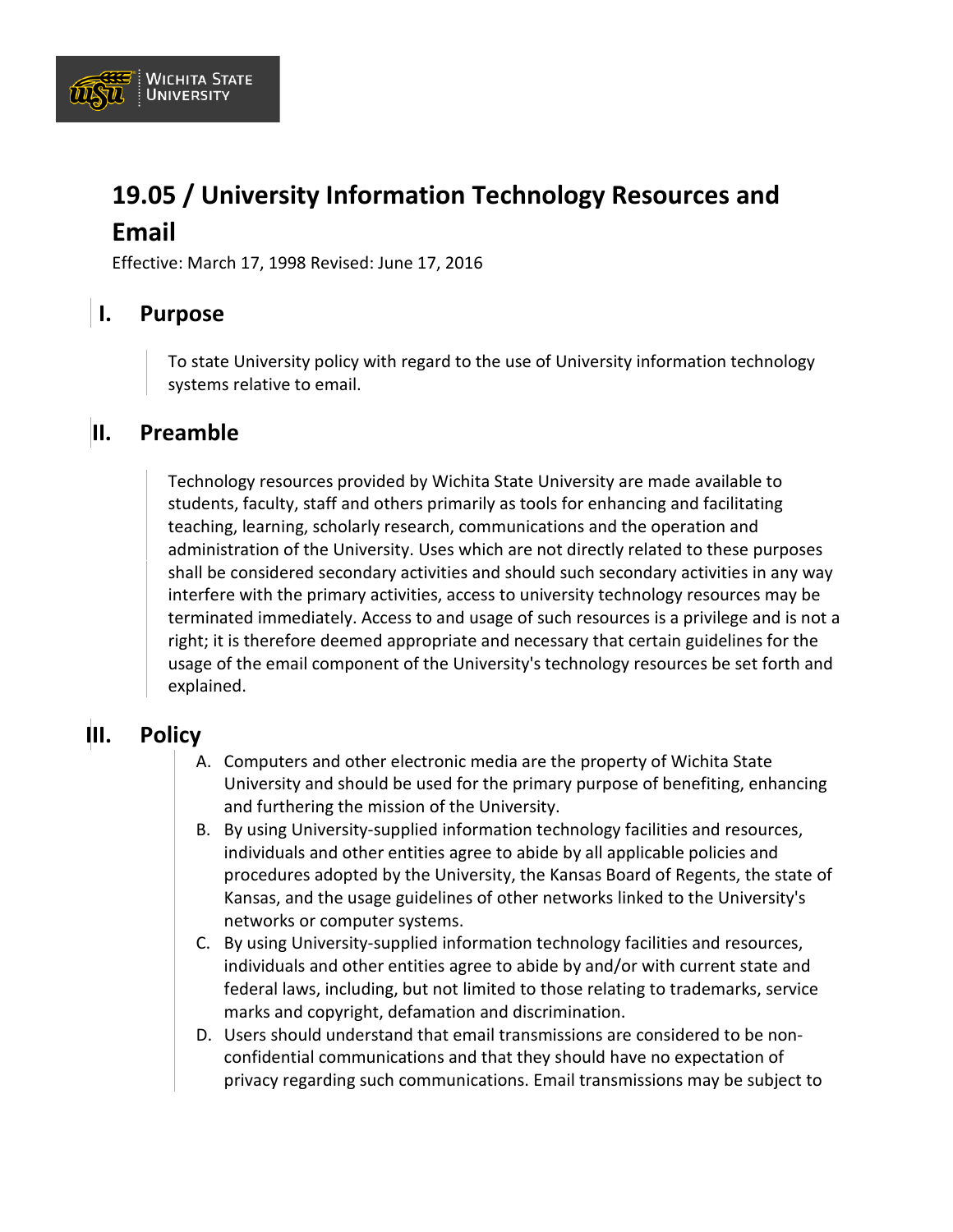

disclosure through legal proceedings or otherwise through various laws which may be held to apply to such transmissions.

- E. Users should understand that authorized University personnel must have access to email and related information stored on University owned equipment. This access is required for reasons that include retrieving business-related information, trouble-shooting hardware and software problems, preventing unauthorized access and system misuse, assuring compliance with software distribution policies, and complying with legal and regulatory requests for information. The University's Chief Information Officer will be responsible for approving any such access.
- F. Users should understand that individual access to the University's information technology resources may be terminated at any time due to a violation of this policy.
- G. Users should understand that delivery of email cannot be assured and that recovery of lost email may not be possible.
- H. Users should respect the right of privacy of others and email should not be used to harass, intimidate or interfere with the work of the recipients of email.
- I. Users should refrain from acts that waste University resources and prevent others from using the University's information technology resources in accord with this policy.
- J. Email should not be used for private (does not include or cover consulting activities pursued in accord with applicable University policies) or commercial gain, posting of chain letters, representing oneself electronically as another user, or configuring hardware or software to intentionally allow access by unauthorized users.
- K. Users should understand that the University's information technology resources are intended to facilitate the work of the University and personal usage by Users should be limited and should not interfere with or delay University matters.
- L. All University employees will be assigned an employee email address for University business use based on the following format: firstname.lastname@wichita.edu. First and last name may be modified in the case of multiple employees with the same name. Retired employees will have their firstname.lastname@wichita.edu email account closed. Retirees may request a Wichita State email address in the format of firstname.lastname@shockers.wichita.edu. No data will be transferred from the email account @wichita.edu to the @shockers.wichita.edu email account.
- M. Users should understand that while the University does not routinely monitor individual usage of its computing resources, the normal operation and maintenance of the University's computing and information technology resources require the backup and caching of data and communications; the logging of activity; the monitoring of general usage patterns; and other such activities that are necessary for the rendition of service. The University may also specifically monitor the activity and accounts of individual users of University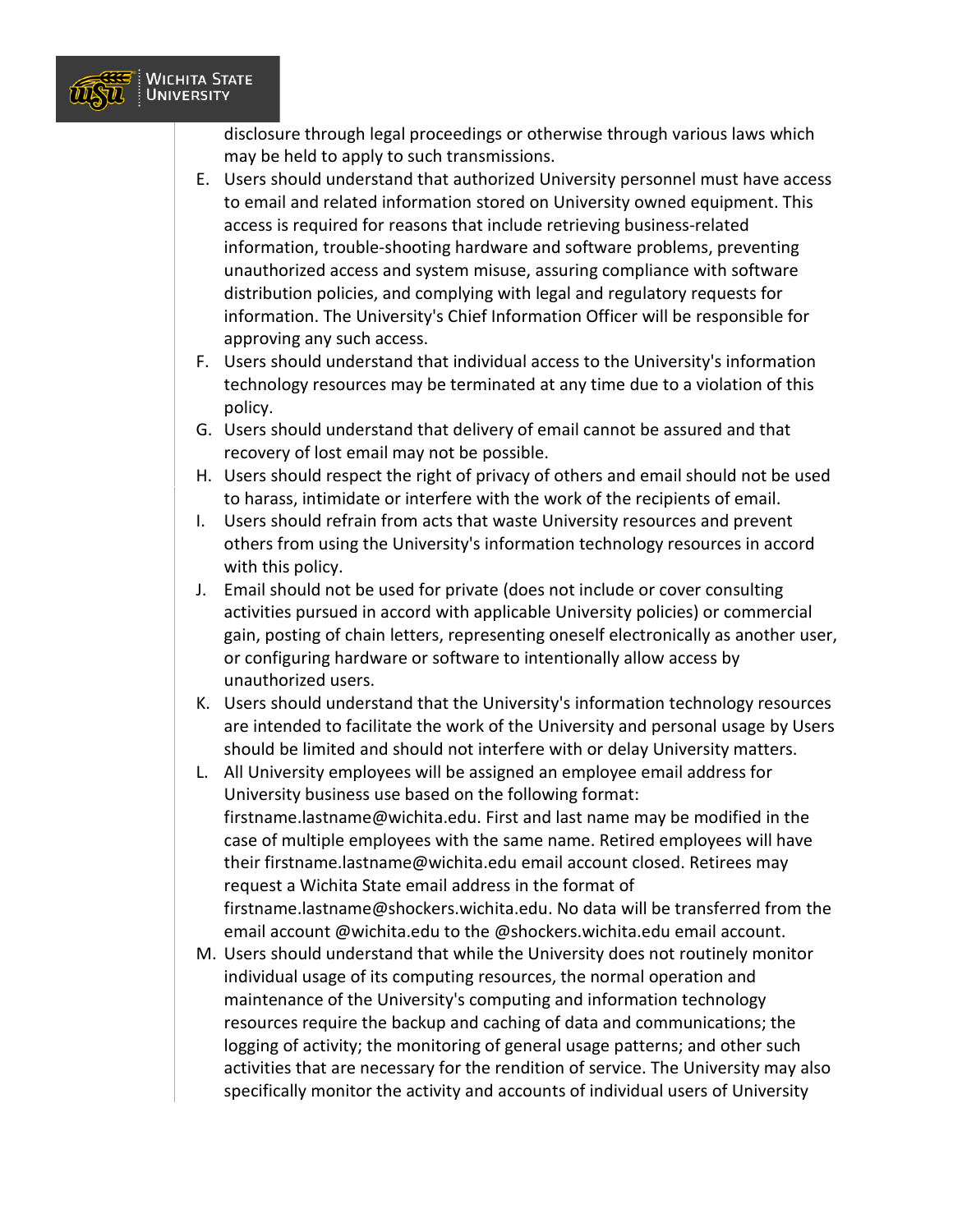

computing and information technology resources, including individual login sessions and the contents of individual communications, without notice to the user, provided, however, that any individual monitoring must be authorized in advance by the University's Chief Information Officer in consultation with the University's General Counsel.

N. The use of email to send, upload, download, post, transmit or store fraudulent, harassing, sexually explicit or pornographic materials (unless reasonably related to a faculty member's research), child pornography (as defined by state or federal law), profane, libelous, threatening, intimidating or other unlawful messages is specifically prohibited.

### **IV. Implementation**

The Chief Information Officer shall have primary responsibility for the publication and implementation of this University policy.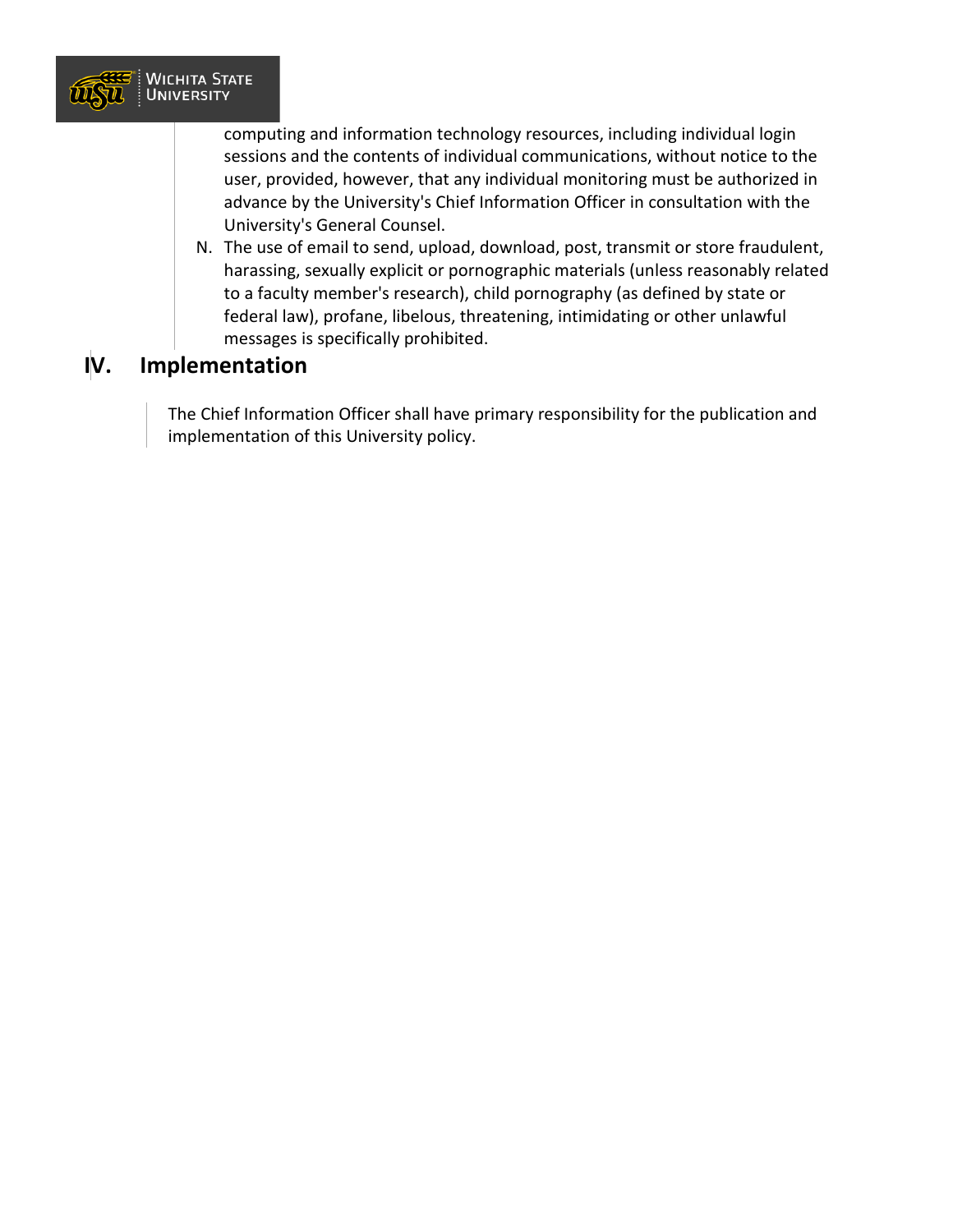

# **19.06 / Digital Millennium Copyright Act**

Effective: December 01, 2001 Revised: September 21, 2020

### **I. Initiating Authority**

The Chief Information Security Officer serves as the initiating authority.

#### **II. Purpose**

The purpose of this statement is to set forth University policy with regard to institutional responsibilities as an online service provider and claims of copyright infringement.

### **III. Policy**

- A. Wichita State University respects the rights of holders of copyrights, their agents and representatives and will implement appropriate policies and procedures to support these rights without infringing upon the legal use, by individuals, of those materials. Legal use can include, but is not limited to, ownership, license or permission, and fair use under the U.S. Copyright Act. Employees and students need to be aware of the rights of copyright owners. Information on copyright law and these rights can be found in a number of places, but general information can be found by going to the following sites:
	- 1. [Section 3.36,](https://www.wichita.edu/about/policy/ch_03/ch3_36.php) Copyright
	- 2. [Section 9.10,](https://www.wichita.edu/about/policy/ch_09/ch9_10.php) Intellectual Property Policy and Institutional Procedures
- B. Persons who are found to intentionally or repeatedly violate the copyright rights of others may be denied access to all University computing and networking facilities and resources. All instances of reported copyright violations will be reported to the appropriate University authority in accordance with the following policies for possible additional disciplinary actions:
	- 1. [Section 4.06,](https://www.wichita.edu/about/policy/ch_04/ch4_06.php) Statements on the Professional Rights and Responsibilities of Faculty
	- 2. [Section 8.05,](https://www.wichita.edu/about/policy/ch_08/ch8_05.php) Student Code of Conduct
	- 3. [Section 19.01,](https://www.wichita.edu/about/policy/ch_19/ch19_01.php) Acceptable Use
	- 4. [Section 19.05,](https://www.wichita.edu/about/policy/ch_19/ch19_05.php) University Information Technology Resources and Email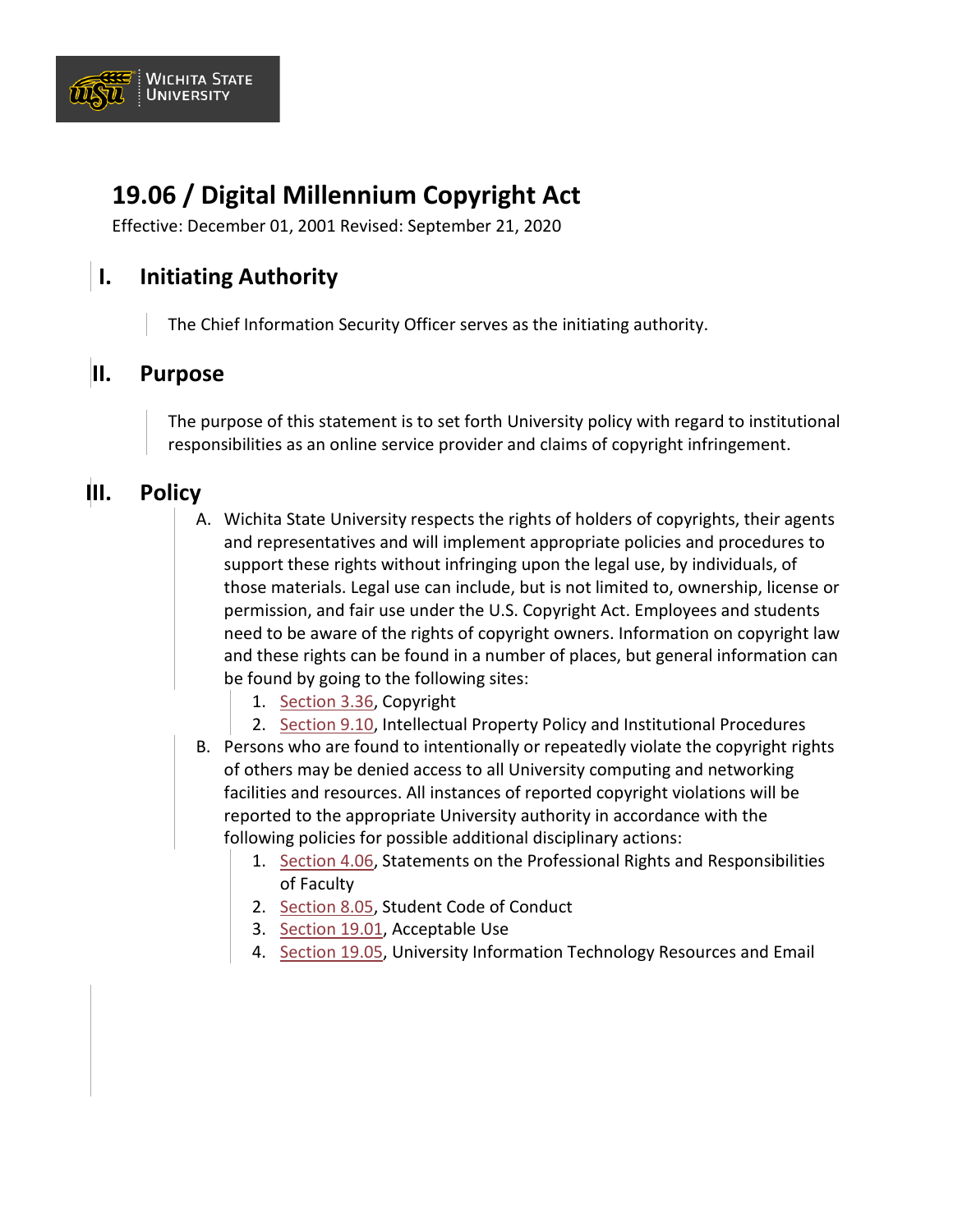

C. The Designated Agent for complaints under the DMCA is:

*Chief Information Security Officer 1845 Fairmount Wichita State University Wichita, KS 67260-0098 (316) 978-3456*

- D. A notice of alleged copyright infringement to the Designated Agent concerning information residing on the University's systems or networks at the direction of the user must have the following:
	- 1. A description of the works claimed to be infringed.
	- 2. A description of the allegedly infringing works or location site sufficient to enable the Designated Agent to find them.
	- 3. Sufficient information to enable the Designated Agent to contact the complaining party.
	- 4. A statement that the complaining party believes in good faith that the use of the material is not authorized by the copyright owner, the owner's agent, or the Copyright Act.
	- 5. A signed statement that the information provided by the complaining party in the notice is accurate and, under penalty of perjury, that the complaining party is authorized to act on behalf of the copyright owner of one or more of the exclusive copyright rights.
	- 6. A physical or digital signature of the owner of an exclusive copyright right or the owner's authorized agent with accompanies the statement.
- E. When properly notified of the potential copyright infringement, the Designated Agent will make a reasonable effort to contact the site or page owner of the materials in question. There will be an attempt to secure the voluntary take down of the work, but, if not, then the University will immediately disable access to the work unless it is immediately determined that the work is lawful under the copyright law. The owner of the site or page of the alleged infringing material may exercise their counter notice procedure rights set forth below. The Designated Agent may, but need not, undertake to determine if the work complies with copyright law.
- F. After voluntary take down or the site is involuntarily disabled, the University may, but need not, proceed to counter notification on its behalf or on behalf of its employees and students, or the owner of the site may provide counter notification to the Designated Agent. Counter notices can claim only that either the copyright owner is mistaken and that the work is lawfully posted or that the work has been misidentified. A site owner may assert that use of another's work is fair use, which falls under the provision that the copyright owner is mistaken in characterizing the work as infringing. Various University officials may be consulted in arriving at a fair use determination.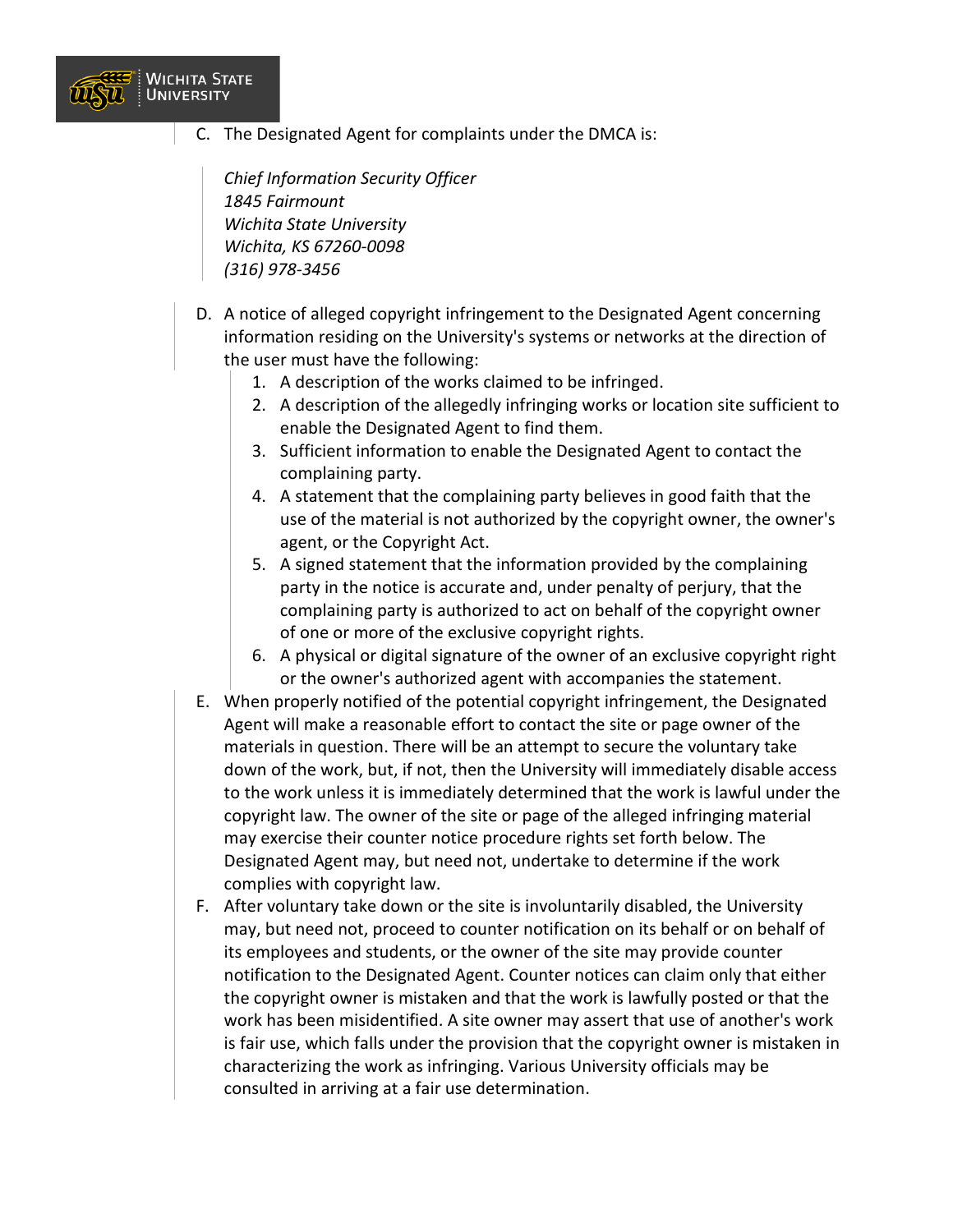

- G. Counter notices to the Designated Agent must contain the following:
	- 1. A physical or digital signature of the site or page owner.
	- 2. A description of the materials removed and its location before it was removed.
	- 3. A statement that the owner believes in good faith that the material was removed by mistake because the work is not infringing or that it was misidentified.
	- 4. Sufficient information to enable the Designated Agent to contact the owner who is filing the counter notice, e.g., name, address, phone number, email address, and his or her consent to jurisdiction of the federal district court with proper jurisdiction for any court actions arising from the infringement.
	- 5. A statement that the owner will accept service of process from the complaining party.
	- H. Access to the materials in question will be restored within ten to fourteen business days after the date the Designated Agent receives the counter notice unless the Designated Agent first receives a notice from the complaining party that he or she has filed an action seeking a court order to restrain the page owner.
	- I. The Designated Agent will promptly send a copy of any substantially conforming counter notice to the complaining party indicating that the site will be restored within ten to fourteen business days unless the Designated Agent receives a notice of court action.

### **IV. Possible Penalties For Violating WSU Copyright Policies Or Copyright Law**

Wichita State University prohibits the unauthorized distribution of copyrighted materials, including the use of peer-to-peer (P2P) networks. Members of the University community who use these networks to share copyrighted media files are subject to appropriate disciplinary action or sanction ranging from loss of access to the relevant University services or property (including computing privileges) to dismissal or removal from the University as determined by applicable employment or student disciplinary policies. In addition, unauthorized distribution of copyrighted material, including peerto-peer file sharing, may subject a student or employee to serious civil and criminal liabilities (e.g., 17 U.S.C. 504, et seq.). Some of these liabilities include, but are not limited to the following:

- A. Civil penalties of actual damages suffered by the copyright owner from the infringement; or
- B. Civil penalties of statutory damages of up to \$30,000.
- C. Civil penalties for willful infringement of up to \$150,000, and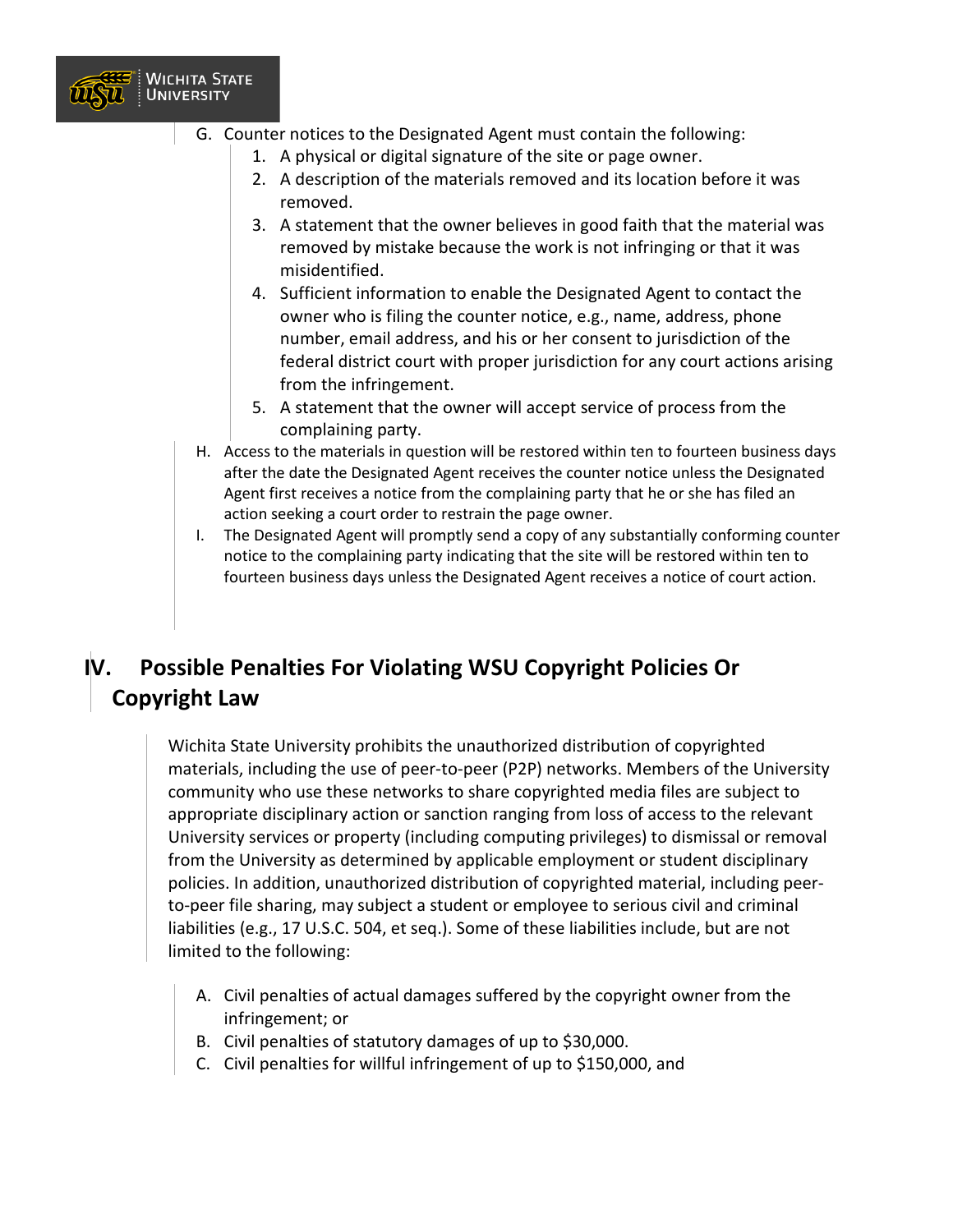

D. Criminal penalties for willful criminal infringement from 1 to 5 years of imprisonment and fines of up to \$250,000 per offense.

### **V. Applicable Laws And Additional Resources**

- A. 17 U.S.C. 101 et seq./U.S. Copyright Act
- B. [WSU Policy 3.35/Copyright](https://www.wichita.edu/about/policy/ch_03/ch3_35.php)
- C. [WSU Policy 9.10/Intellectual Property](https://www.wichita.edu/about/policy/ch_09/ch9_10.php)
- D. WSU Policy 4.06/Statements on the Professional Rights and Responsibilities of [Faculty](https://www.wichita.edu/about/policy/ch_04/ch4_06.php)
- E. [WSU Policy 8.05/Student Code of Conduct](https://www.wichita.edu/about/policy/ch_08/ch8_05.php)
- F. [WSU Policy 19.01/Acceptable Use](https://www.wichita.edu/about/policy/ch_19/ch19_01.php)
- G. [WSU Policy 19.05/University Information Technology Resources and Email](https://www.wichita.edu/about/policy/ch_19/ch19_05.php)

### **VI. Implementation**

- A. This policy shall be included in the *WSU Policies and Procedures Manual* and shared with appropriate constituencies of the University.
- B. The General Counsel shall have primary responsibility for publication, dissemination and implementation of this University policy.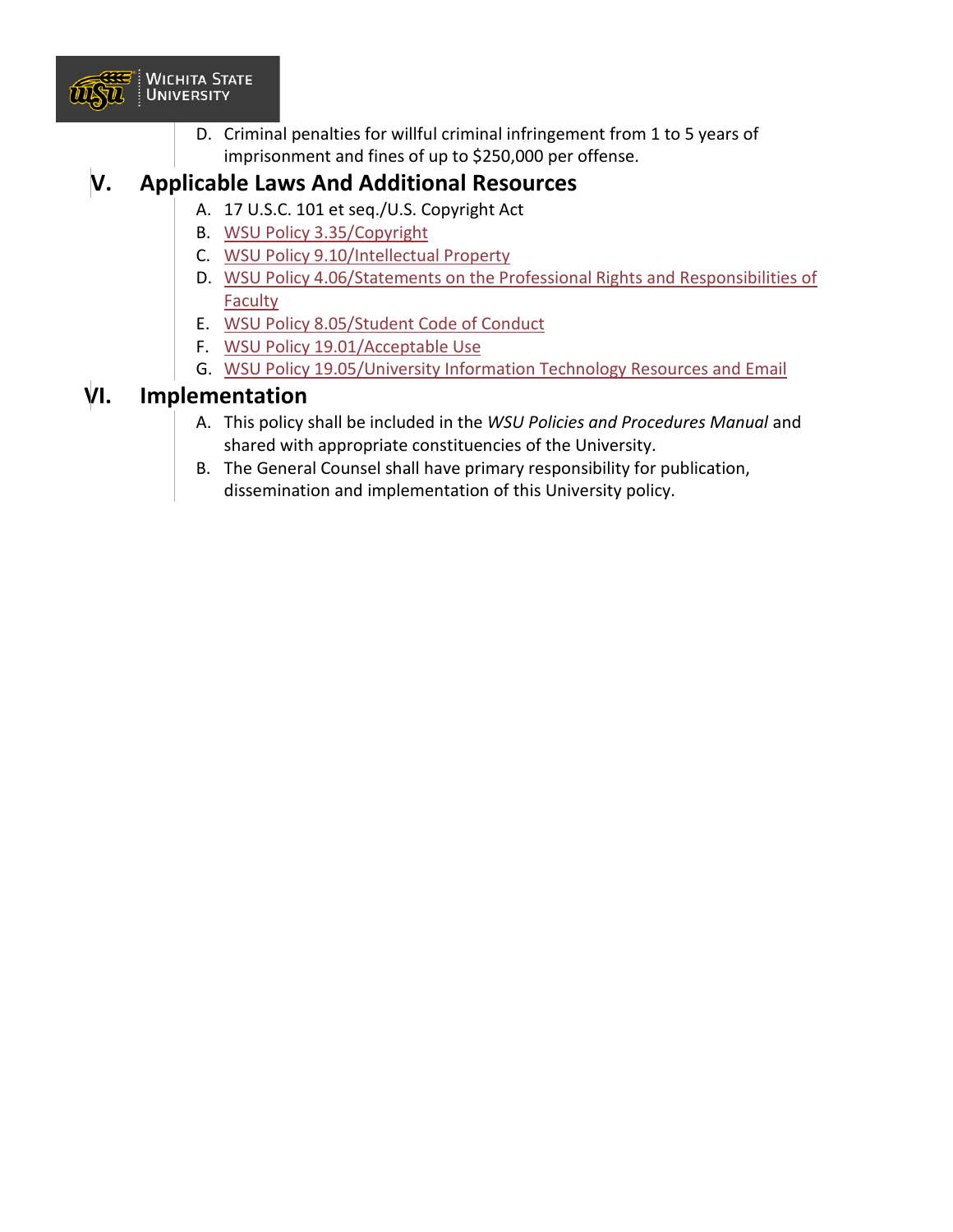

### **19.07 / Cell Phone Usage**

Effective: June 06, 2003 Revised: May 07, 2004

### **I. Purpose**

The purpose of this statement is to set forth University policy with regard to the use of cellular phones.

#### **II. Preamble**

As a state educational institution of Kansas, Wichita State University must be concerned about the appropriate usage of state resources and about the safety of its employees and others who perform services for the University. With the increasing prevalence of cellular phone usage, this policy statement is intended to provide information and guidance about University expectations regarding such usage.

### **III. Policy**

- A. Usage of a state-provided cellular phone is a privilege and is provided to improve University operations and service and to enhance operating efficiencies. It is intended that a state-provided cellular phone be used for business purposes only.
- B. Use of a state-provided cellular phone should not be a primary mode of communication, but should be used only when such usage is the most costeffective way to conduct state business. The telephone card provided by the University is the preferred method for long distance communications.
- C. Justification for a state-provided cellular phone is left to the determination of department heads or budget officers with the understanding that regular audits by the state of Kansas are to be expected. No University employee may approve his/her own service plan for a state-provided cellular phone.
- D. More than minimal personal usage of a state-provided cellular phone without advance written authorization from the appropriate Vice President or the President is not allowed. Employees must confirm review of the monthly statement by signing the final page of the statement/invoice and will reimburse the University for all additional charges resulting from personal calls.
- E. Misuse of a state-provided cellular phone will result in revocation of its use and forfeiture of the cellular phone**.**
- F. Excessive use of a personal cellular phone for personal business during work hours is considered outside an employee's scope of employment.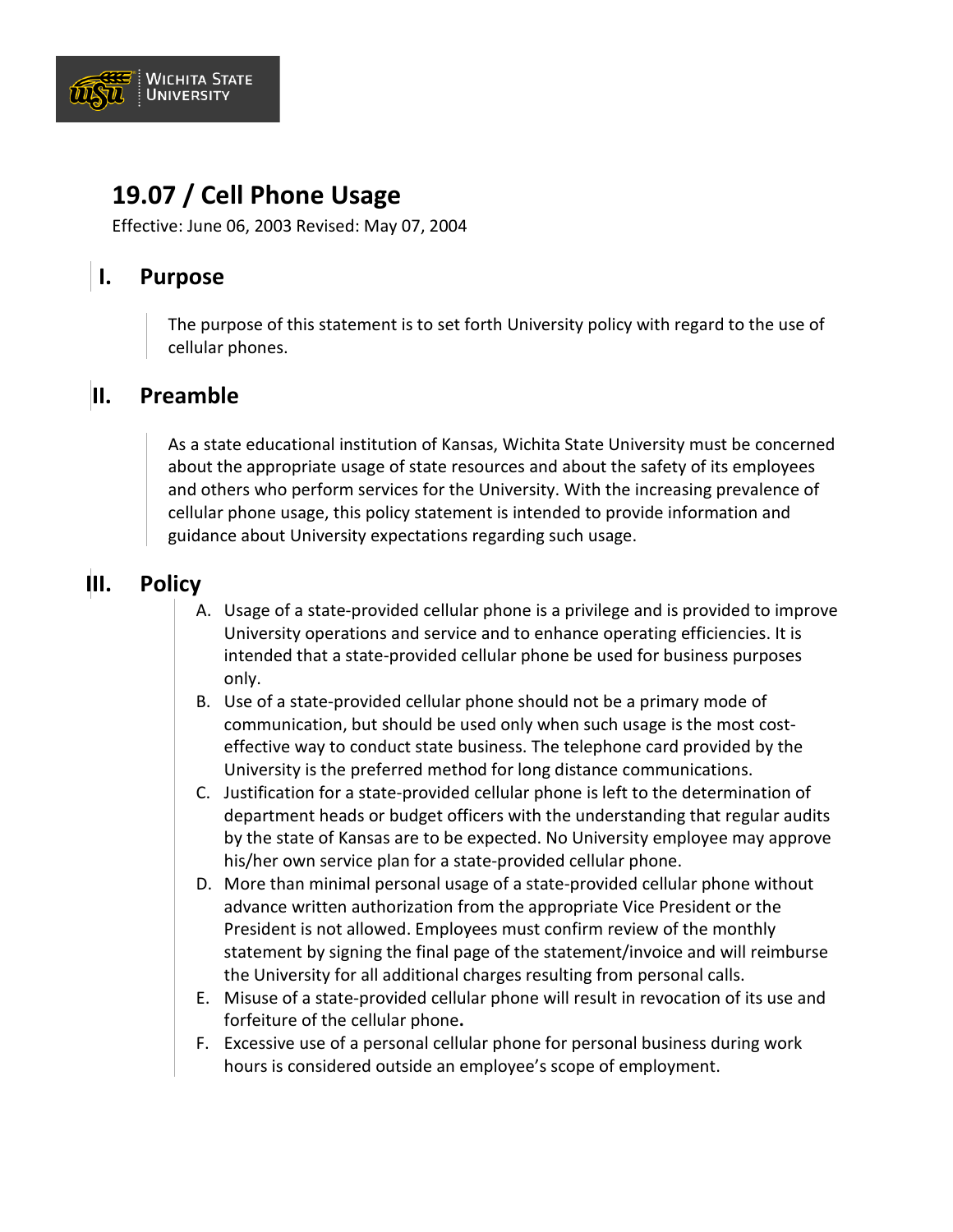

- G. Employees are not expected to use a personal cellular phone for official University business. Employees will not be reimbursed for the cost of using a personal cellular phone for official University business without the advance written authorization of the appropriate Vice President or the President.
- H. Anyone operating a state-owned vehicle should not use a cellular phone while operating such vehicle.
- I. Anyone using potentially hazardous equipment while working for the University should not use a cellular phone while operating such equipment.
- J. Violation of this policy will be grounds for disciplinary action, up to and including termination. Such disciplinary action will be taken in accord with applicable University policies.

### **IV. Implementation**

This policy shall be included in the *WSU Policies and Procedures Manual* and shared with appropriate constituencies of the University.

The General Counsel shall have primary responsibility for publication, dissemination and implementation of this University policy.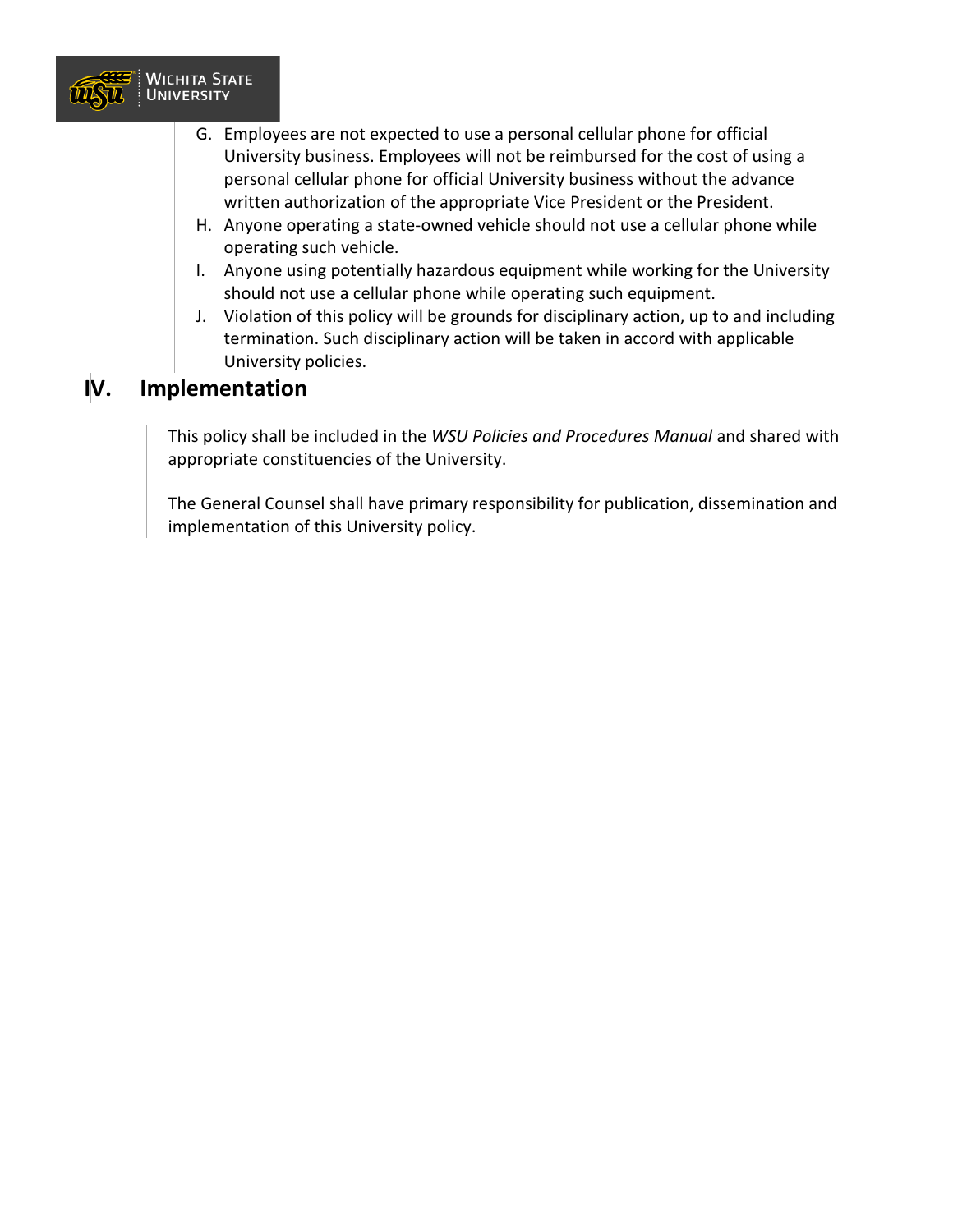

# **19.10 / Retirement of Computing and Information Technology Resources**

Effective: March 15, 2005 Revised: September 21, 2020

### **I. Initiating Authority**

The Chief Information Security Officer serves as the initiating authority.

#### **II. Purpose**

The purpose of this statement is to set forth University policy with regard to required practices for retirement of University computing and information technology resources.

### **III. Preamble**

It is an unacceptable practice for personal data and information to remain on University computing and information technology resources upon the cessation of use of those resources by a University department, office or group. Additionally, it may be a violation of a software license to permit software to remain on such resources upon their retirement.

### **IV. Policy**

- A. No University computing and information technology resources may be forwarded to the University Physical Plant Warehouse for salvage, sale or redistribution until and unless Information Technology Services or departmental technical personnel has determined that all data, information and/or software has been permanently deleted from said resources (in accordance with Department of Defense standards relating to deletion of information from computing and information technology resources).
- B. All University computing and information technology resources forwarded to the University Physical Plant Warehouse for salvage, sale or redistribution shall be accompanied by a written statement that all data, information and/or software has been permanently deleted.
- C. Data destruction will follow NIST 800-88 guidelines for media sanitization. The Chief Information Security Officer will be notified if NIST 800-88 guidelines cannot be utilized for media sanitization.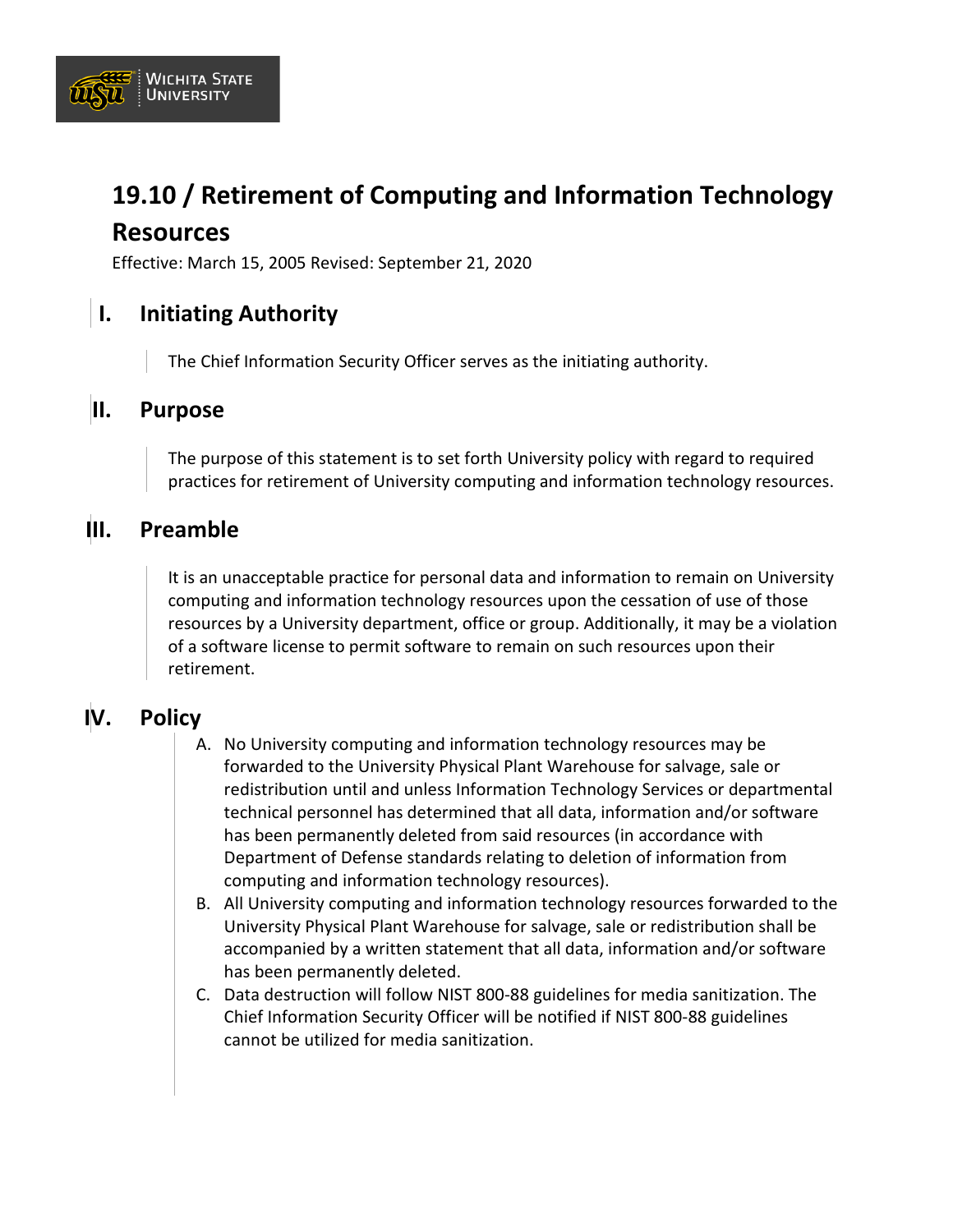

#### **V. Implementation**

- A. This policy shall be included in the *WSU Policies and Procedures Manual* and shared with appropriate constituencies of the University.
- B. The Chief Information Officer shall have primary responsibility for publication, dissemination and implementation of this University policy.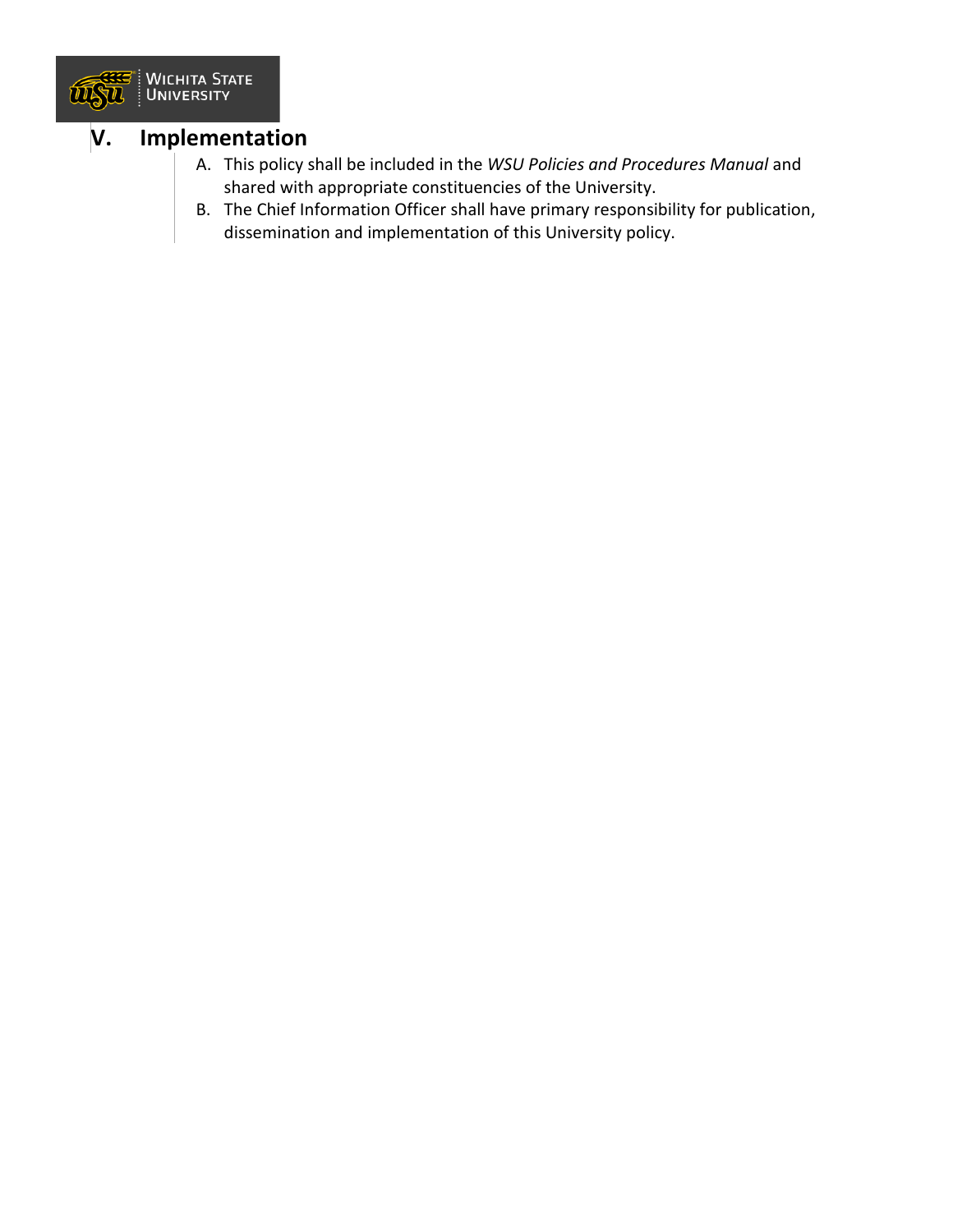

# **19.12 / Anti-Piracy**

Effective: January 01, 2009

### **I. Purpose**

The purpose of this statement is to set forth University policy with regard to the unauthorized downloading and distribution of copyrighted material over the University's computing and information technology resources.

#### **II. Preamble**

The Higher Education Opportunity Act of 2008 requires that certain universities comply with specific anti-piracy provisions directed at the unauthorized downloading and distribution of copyrighted material over college and university computer networks.

### **III. Policy**

The University shall, at least annually, inform students that the unauthorized distribution of copyrighted material, including peer-to-peer file sharing, may subject them to criminal or civil liability and to discipline under the University's [Student Code of](https://www.wichita.edu/about/policy/ch_08/ch8_05.php)  [Conduct.](https://www.wichita.edu/about/policy/ch_08/ch8_05.php) The annual advisory shall include, as a minimum, the following information:

- A. A summary of the penalties for violation of federal copyright laws.
- B. A review and description of University policies regarding unauthorized peer-topeer file sharing utilizing the University's computing and information technology resources.
- C. A review of the deterrents put in place by the University to combat the unauthorized distribution of copyrighted material.
- D. A review of alternatives to illegal downloading that are offered by the University.

#### **IV. Implementation**

This policy shall be included in the *WSU Policies and Procedures Manual* and shared with appropriate constituencies of the University.

The Chief Information Officer shall have primary responsibility for publication, dissemination and implementation of this University policy.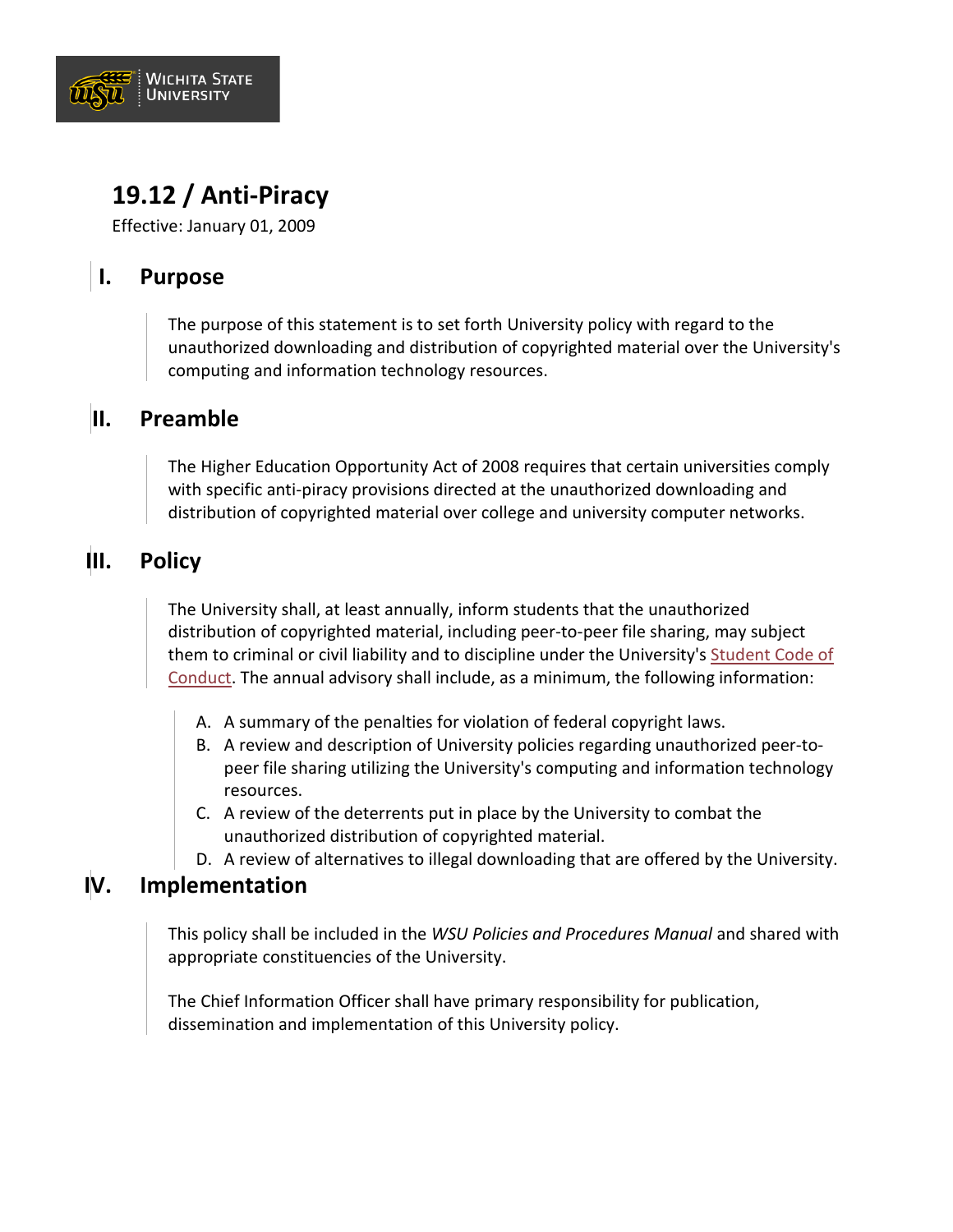

# **19.13 / Utilization of University Network**

Effective: May 01, 2009

# **I. Purpose**

The purpose of this statement is to set forth University policy with regard to utilization of the University's network infrastructure.

# **II. Preamble**

Because of security, utilization and operational requirements, it is necessary and appropriate that the University, acting through Information Technology Services (ITS), control usage of University computing and information technology resources with regard to what hardware/software is used; what data is transported; and what devices are connected to the University network infrastructure.

# **III. Policy**

- A. ITS shall supply and manage all wired and wireless computer networking equipment connected to the University network infrastructure. The connection of non-ITS-managed networking equipment, including, but not limited to, equipment to share a network connection with more than one device, is specifically prohibited.
- B. ITS shall control and manage use of the University's network infrastructure addresses and names.
- C. ITS shall support only current hardware/software platforms and the connection of older-version workstations to the University network infrastructure is prohibited.
- D. Servers not registered and approved by ITS shall not be connected to the University network infrastructure.
- E. The use of a virtual private network (VPN) connection is required to connect to campus PC's from off-campus.
- F. The Chief Information Officer shall develop and enforce specific guidelines regarding the nature of data that can be moved to local devices and/or mobile devices.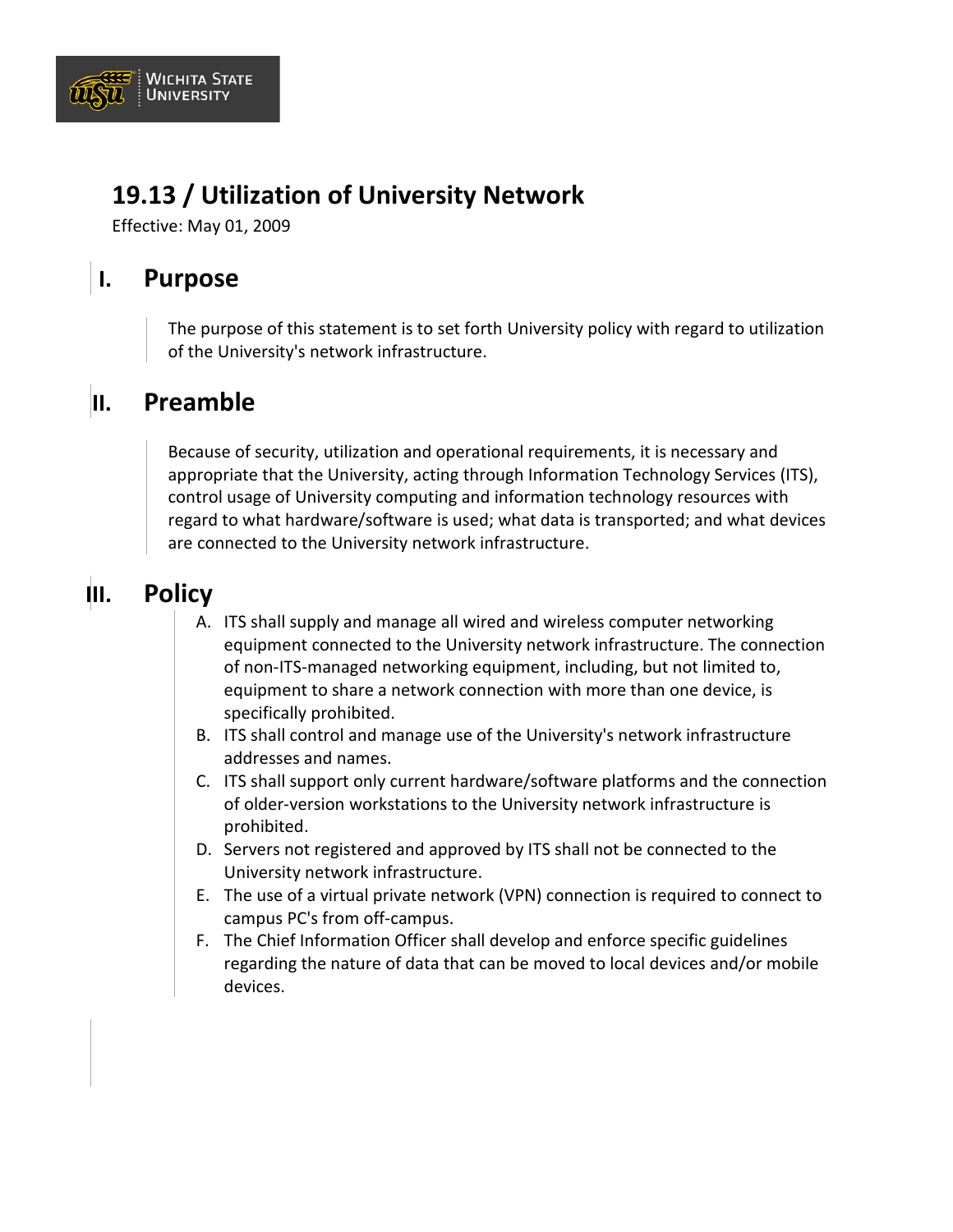

### **IV.Implementation**

This policy shall be included in the *WSU Policies and Procedures Manual* and shared with appropriate constituencies of the University.

The Chief Information Officer shall have primary responsibility for publication, dissemination and implementation of this University policy.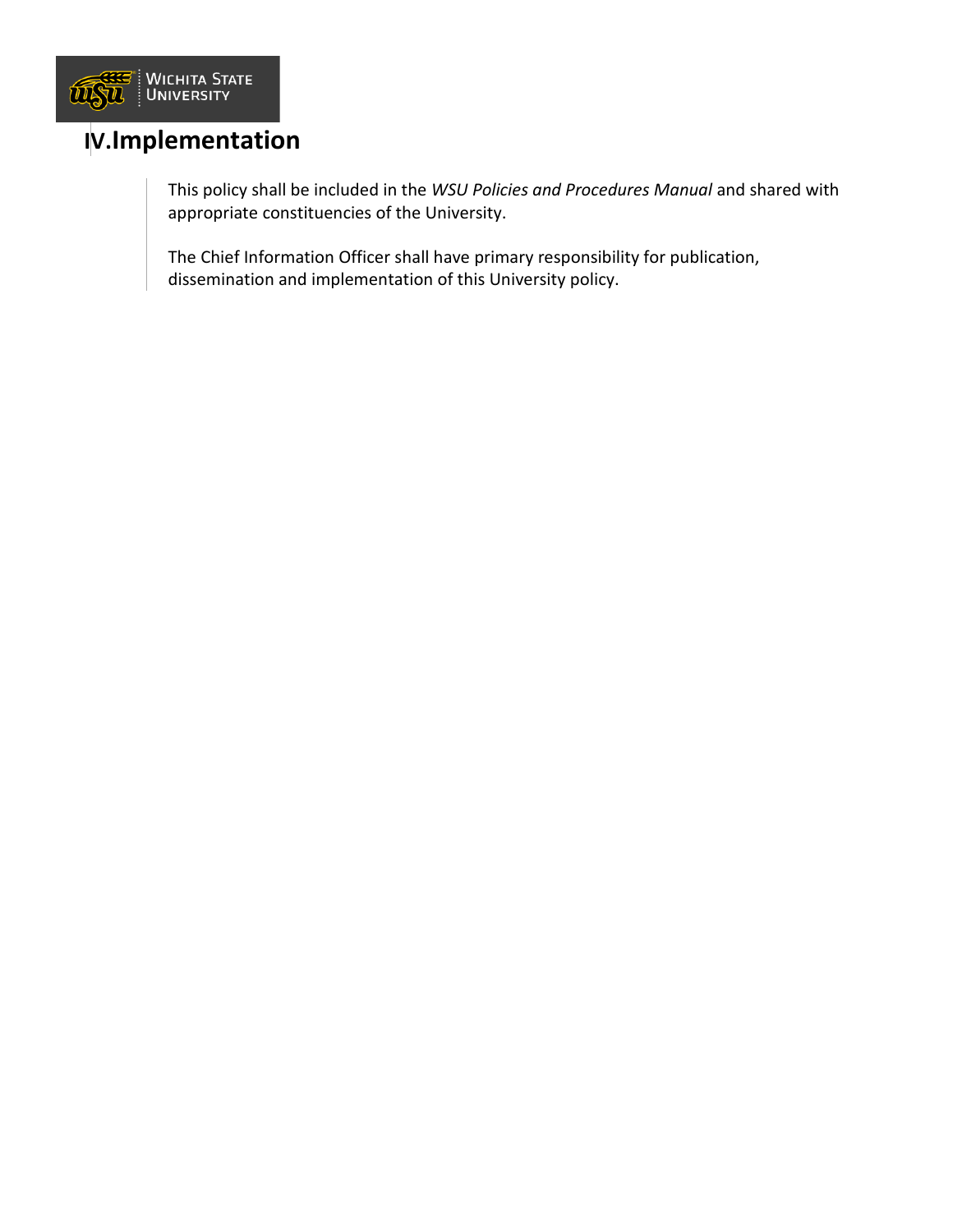

### **19.15 / Software Copying**

Effective: July 01, 1997

### **I. Policy**

Wichita State University endorses the Software Copying Policy developed by Educause, a nonprofit consortium of over 450 colleges and universities as follows:

*"Respect for intellectual labor and creativity is vital to academic discourse and enterprise. This principle applies to work of all authors and publishers in all media. It encompasses respect for the right to acknowledgment, right to privacy, and right to determine the form, manner, and terms of publication and distribution.*

*Because electronic information is volatile and easily reproduced, respect for the work and personal expression of others is especially critical in computer environments. Violations of authorial integrity, including plagiarism, invasion of privacy, unauthorized access, and trade secret and copyright violations, may be grounds for sanctions against members of the academic community."*

### **II. Background**

Some related background as provided by Educause relative to software copying are:

- Unauthorized copying of software is illegal. Copyright law protects software authors and publishers, just as patent law protects inventors. Persons possessing illegal copies of software may be subject to legal action by the publisher.
- Unauthorized copying of software by individuals can harm the entire academic community. If unauthorized copying proliferates on campus, the institution may incur a legal liability.
- Unauthorized copying of software can deprive developers of a fair return for their work, increase prices, reduce the level of future support and enhancement, and inhibit the development of new software products.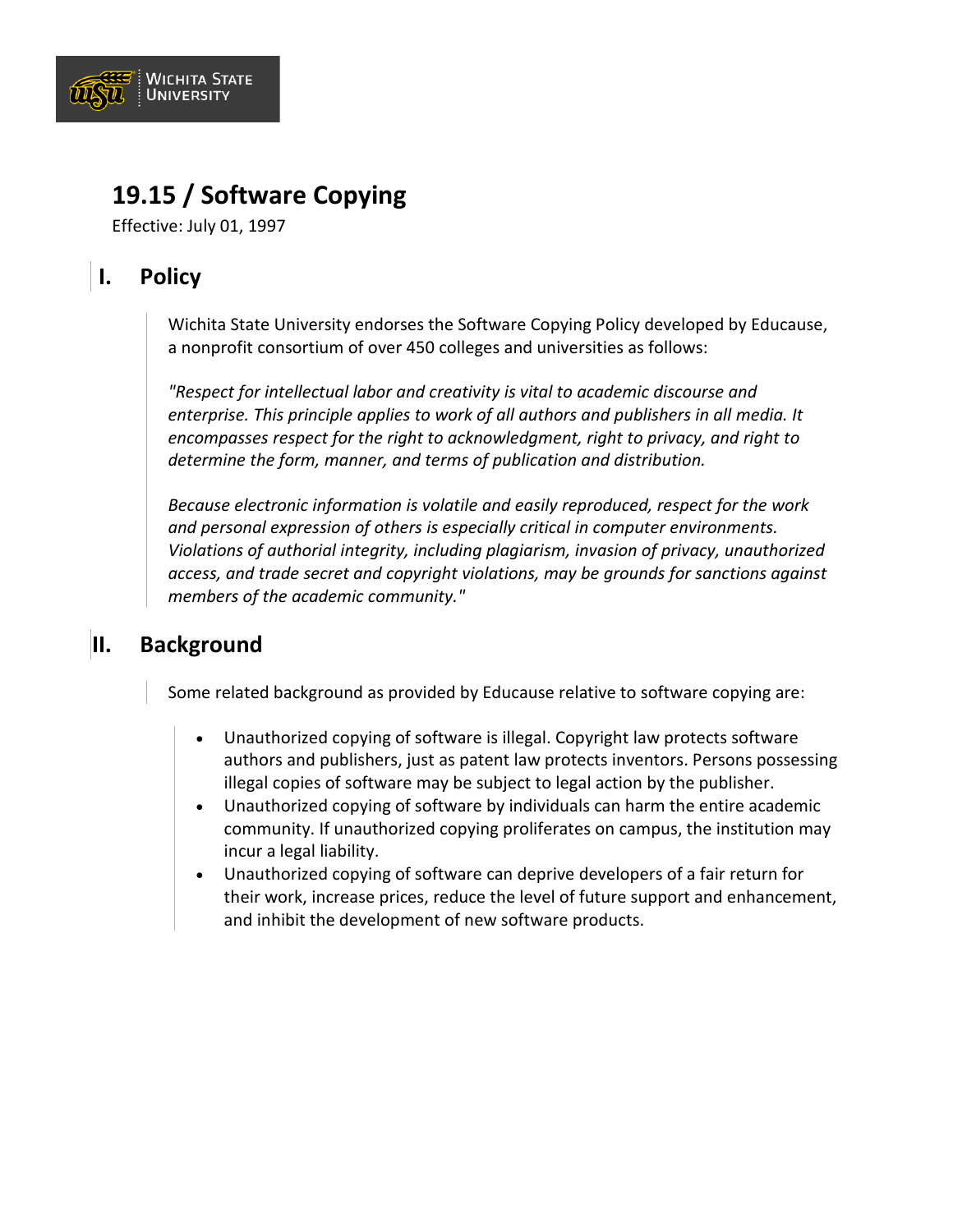

# **19.16 / Text Messaging While Driving**

Effective: August 13, 2019

### **I. Purpose**

The purpose of this statement is to set forth University policy regarding text messaging while driving.

#### **II. Preamble**

Due to the safety risks associated with texting while driving, Kansas law prohibits text messaging while operating a motor vehicle. Because many University employees are required to operate a motor vehicle in the course of their employment, this policy statement is intended to provide information and guidance about the University's expectation about text messaging while driving.

### **III. Policy Statement**

#### **A. Text Messaging Prohibited**

Employees shall not engage in "text messaging" on a personal or state-provided cellular phone when:

- 1. driving a state owned, leased, or rented vehicle;
- 2. performing University work or on University business while driving a privatelyowned vehicle, or
- 3. using any equipment supplied by the state or federal government while driving.

#### **B. Text Messaging Defined**

For purposes of this policy, "text messaging" means reading from or entering data into any handheld or other electronic device, including for the purpose of short message service texting, e-mailing, instant messaging, obtaining navigational information, or engaging in any other form of electronic data retrieval or electronic data communication. The term does not include glancing at or listening to a navigational device that is secured in a commercially designed holder affixed to the vehicle, provided that the destination and route are programmed into the device either before driving or while stopped in a location off the roadway where it is safe and legal to park.